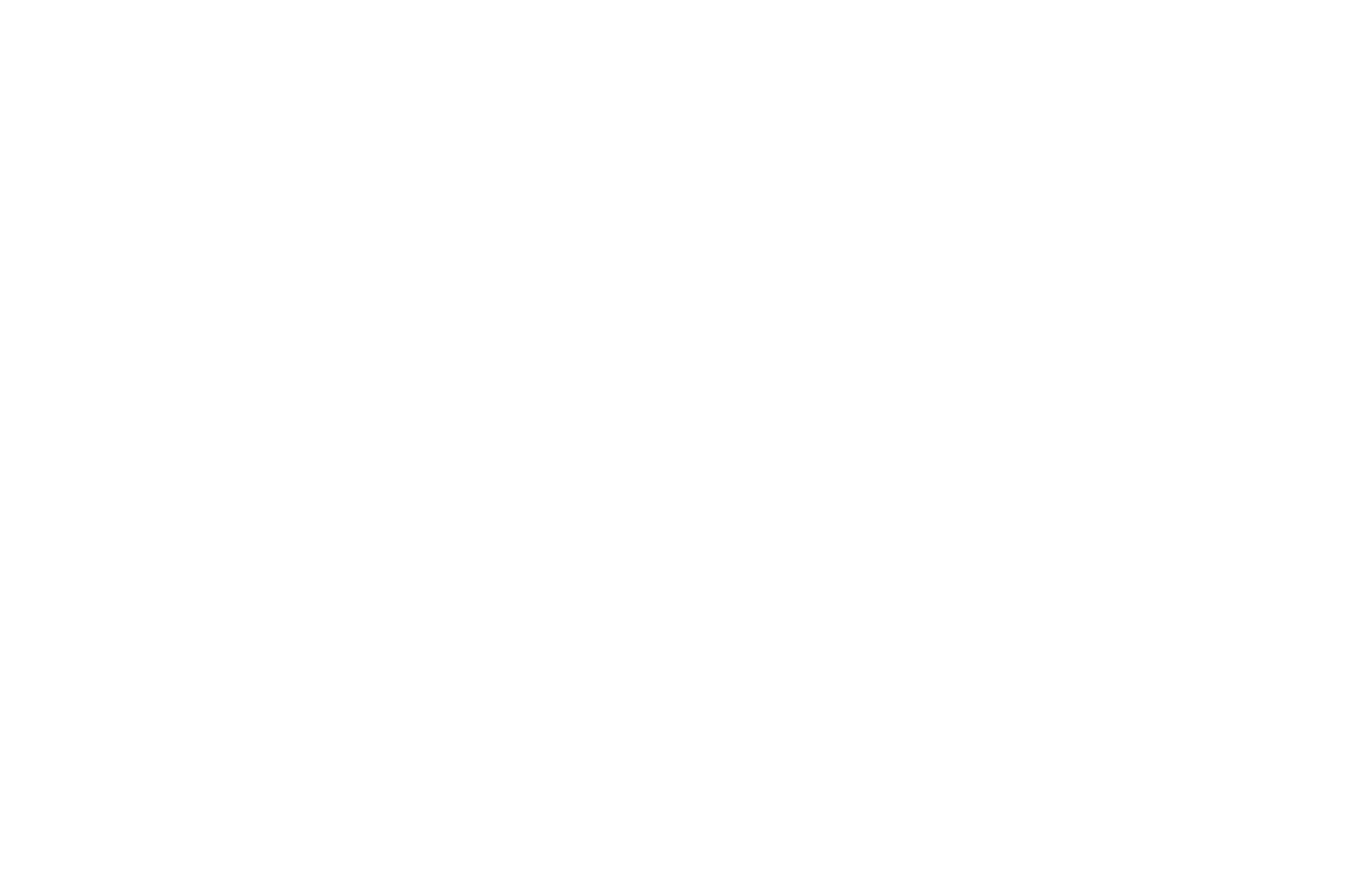

## **Thank you for purchasing an Elco Electric Outboard Motor.**

Your trust in our company and products is greatly appreciated.

Elco electric outboard motors are powerful, economic, safe and manufactured with advanced technology. Please read this manual carefully before operating your outboard motor. A thorough understanding of the manual will help you to safely operate the product and perform the required maintenance and care. By following the information contained within this manual, your outboard motor will operate for many years.

Elco seeks continuous improvement in product quality. Therefore, while this manual contains the most current product information available at the time of printing, there may be minor discrepancies between your motor and this manual. If there is any question concerning the manual, please consult your local dealer or Elco directly.

Data, illustrations, or explanations in this Operators Manual do not constitute the basis for any legal claim against our company. Please read our limited warranty, which is contained in this manual.

Elco Motor Yachts, LLC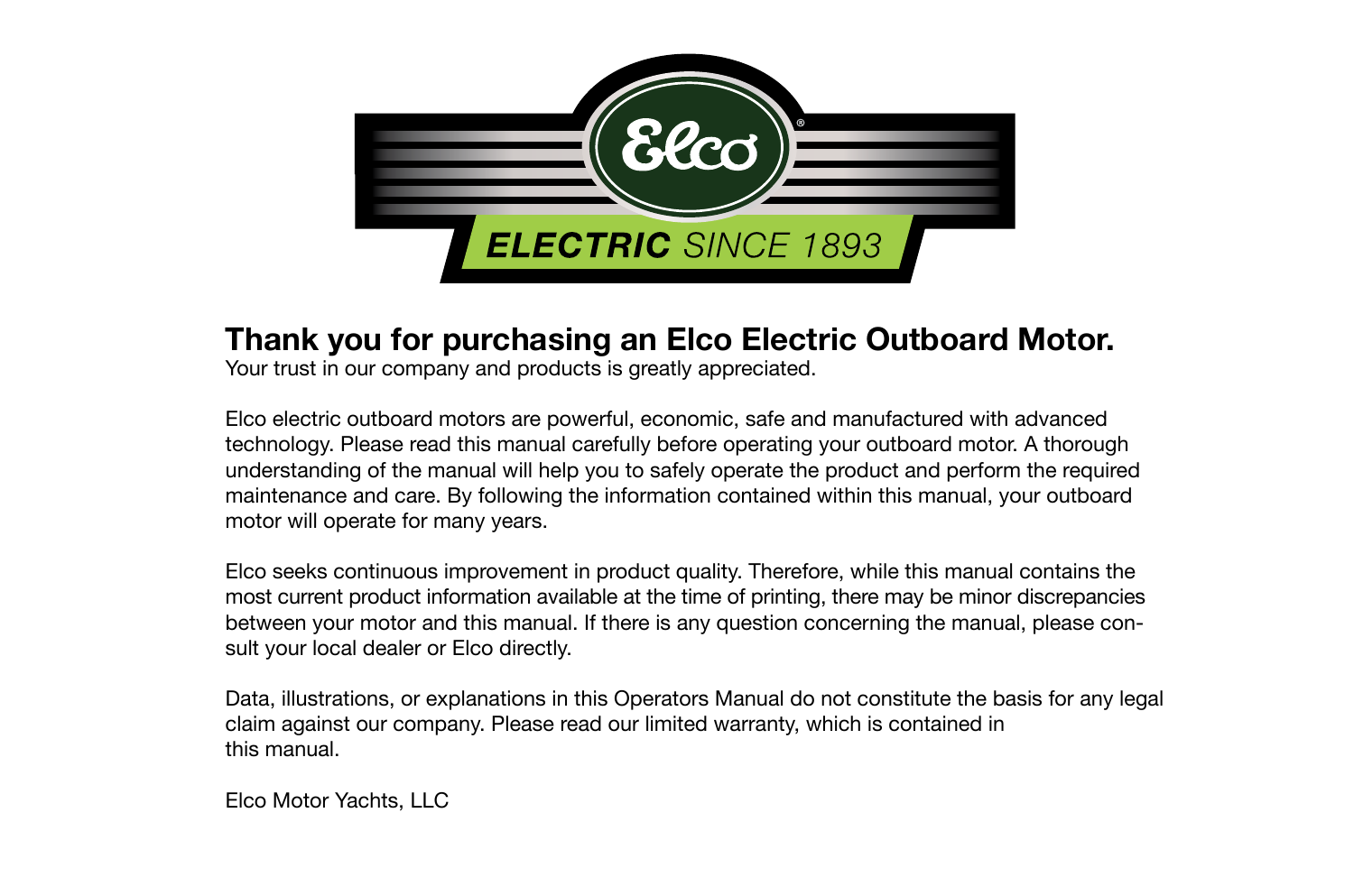# **Contents**

| <b>Main Components</b>                         |    |
|------------------------------------------------|----|
| <b>Outboard Motor Identification Numbers</b>   | 2  |
| <b>Propeller Selection</b>                     | 3  |
| Installation and Operation                     | 4  |
| Mounting Height Recommendations                | 5  |
| Clamping the Outboard Motor                    | 6  |
| Remote Control Mount   Pre-Operation Checks    | 7  |
| Starting the Outboard (Tiller Model)           | 8  |
| <b>Changing Direction (Tiller Model)</b>       | 9  |
| Stopping the Outboard (Tiller Model)           | 10 |
| Starting the Outboard (Throttle Control Model) | 11 |
| Changing Direction/ Stopping the Outboard      |    |
| (Throttle Control Model)                       | 12 |

| Tilting Up and Down (Warnings)               | 13    |
|----------------------------------------------|-------|
| Tilting Up and Down                          | 14    |
| Cruising in Shallow Water/Salt Water         | 15    |
| Removing/Installing the Propeller            | 16    |
| Checking the Propeller/Changing the Gear Oil | 17    |
| Changing the Gear Oil                        | 17-18 |
| Maintenance Table                            | 19-20 |
| <b>Transporting and Storing</b>              | 21    |
| <b>Emergency Situations</b>                  | 22    |
| <b>Over Current Protection</b>               | 23    |
| Troubleshooting, Faults and Warnings         | 24-27 |
| <b>Limited Warranty</b>                      | 27    |
|                                              |       |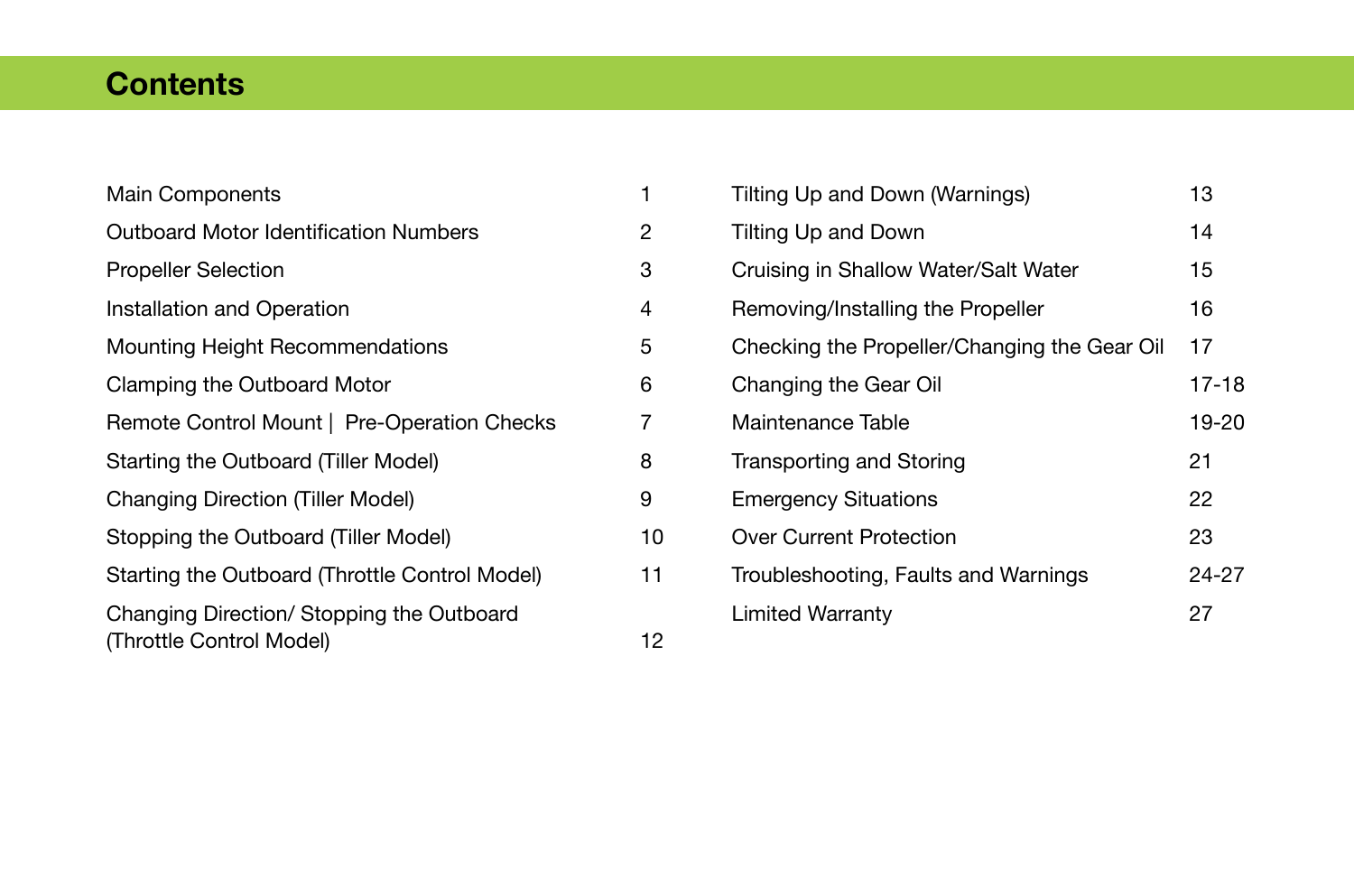#### **Main Components** 1



- 1. Top cover
- 2. Top cover lock handle
- 3. Steering friction screw
- 4. Anti-cavitation plate
- 5. Propeller
- 6. Cooling water inlet
- 7. Trim rod
- 8. Clamp bracket
- 9. Tiller handle
- 10. Stop button, lanyard switch
- 11. Control switches
- 12. Throttle friction adjuster
- 13. Throttle grip (tiller)
- 14. Carry handle

15. Clamp screw

 $.11$ 

 $12$ 

14  $15$ 

佰

- 16. Rope attachment
- 17. Tilt support bar
- 18. Throttle control cable
- 19. Power cable connector
- 20. Throttle control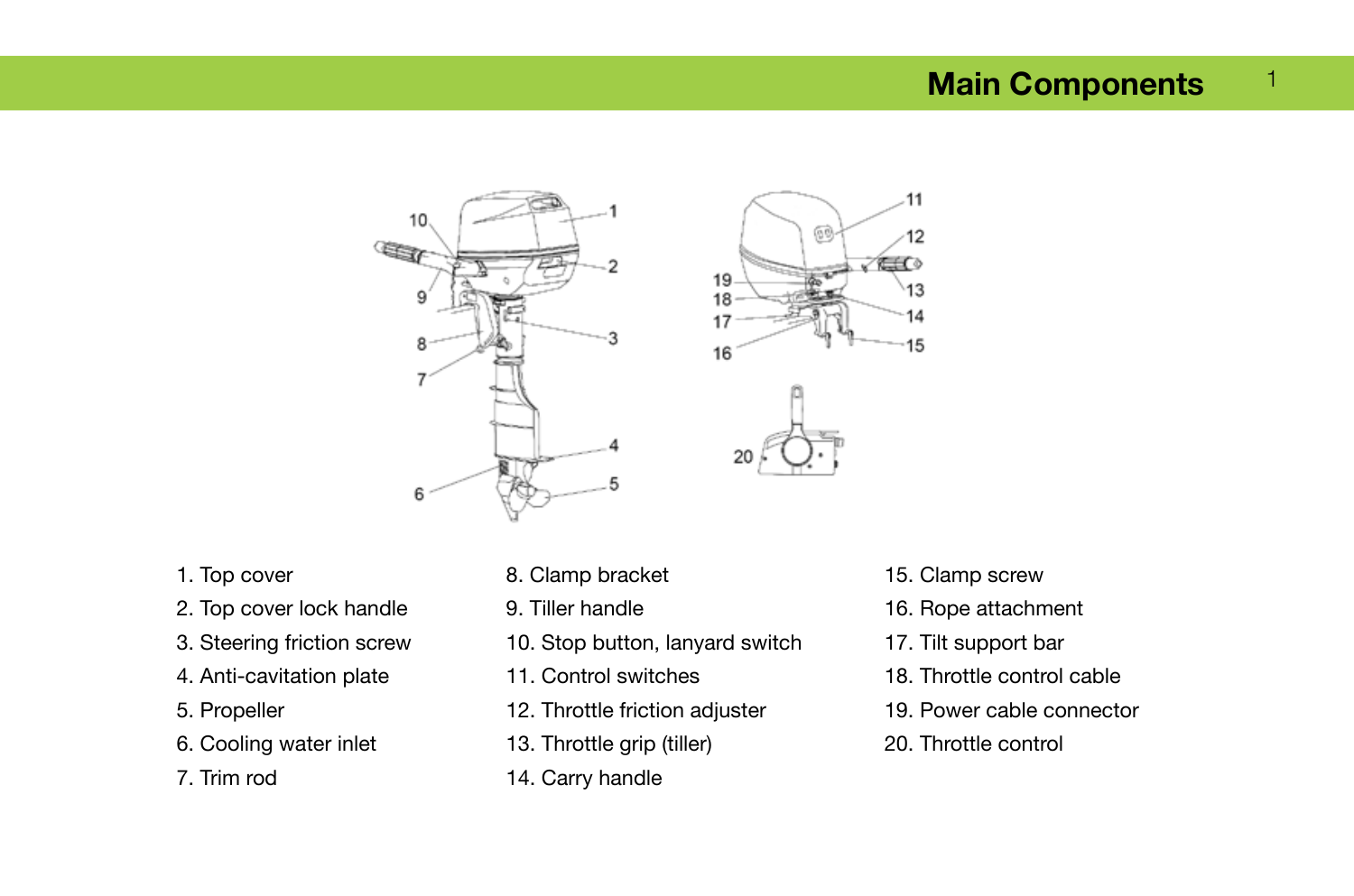#### **Outboard Motor Identification Numbers** 2

The outboard serial number is marked on the label. The label can be found on the left bracket assembly or on the upper part of the bracket swivel.

Record your outboard motor serial number in the spaces provided to assist you in ordering spare parts for your Elco dealer to reference.



#### **Manufacturer's Declaration**

The outboard motor complies with the requirements of Directive 2003/44/EC in relation to noise emissions. The following installation and maintenance instructions, if applied, will assist in making sure that the outboard motor will remain in compliance with the noise emissions limits under normal conditions of use.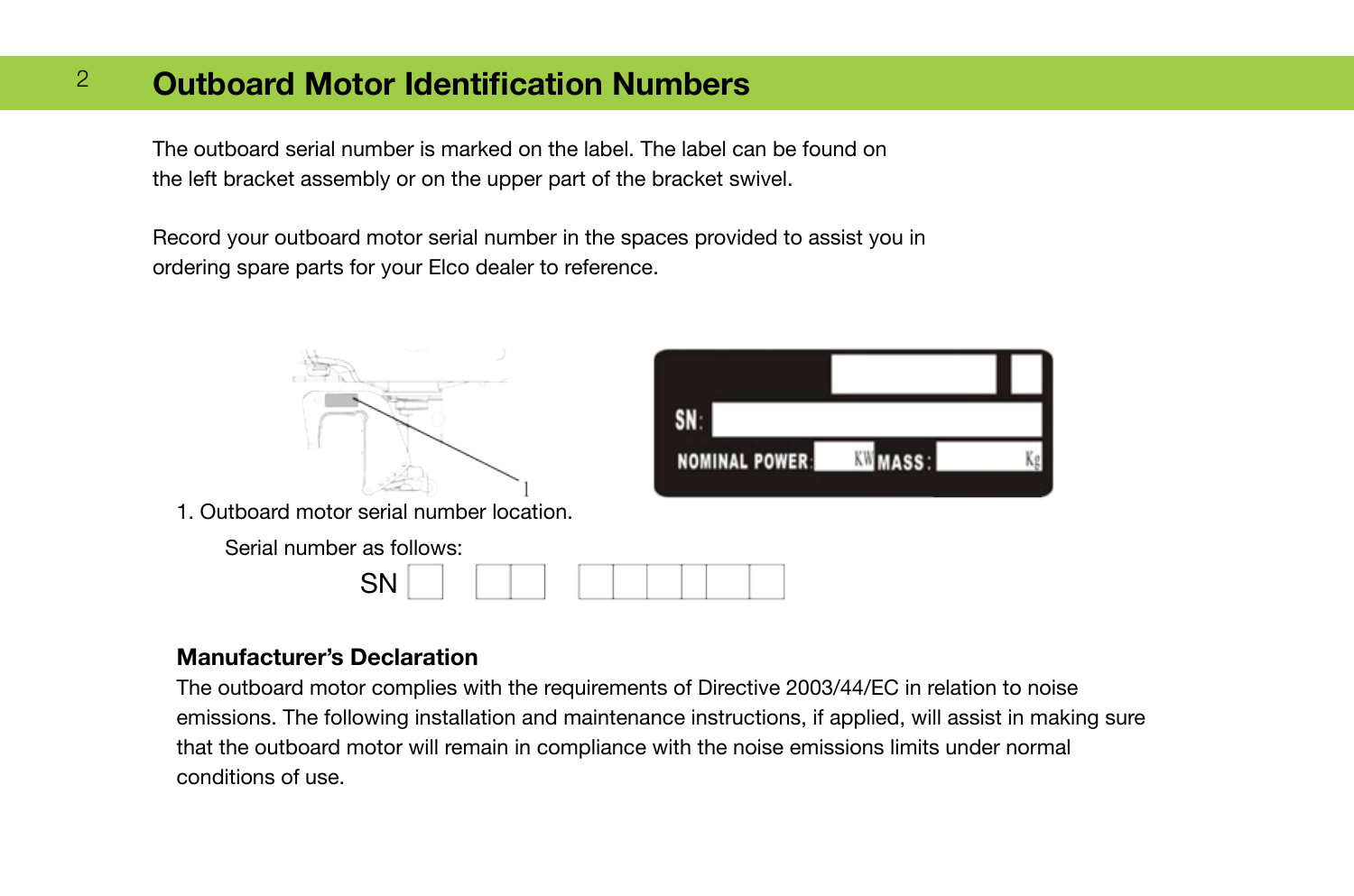#### **Propeller Selection** 3

The performance of your outboard motor will be critically affected by your choice of propeller, as an incorrect choice could adversely affect performance. The outboard motor is fitted with a propeller chosen to perform well over a range of applications, but there may be uses where a propeller with different pitch would be more appropriate. Elco dealers stock a range of propellers and can advise you and install a propeller on your outboard that is best suited to your application.

For a greater boat load and a low engine speed, a smaller-pitch propeller is more suitable. Conversely, a large-pitch propeller is more suitable for a smaller operating load as it enables the maximum motor speed to be maintained.

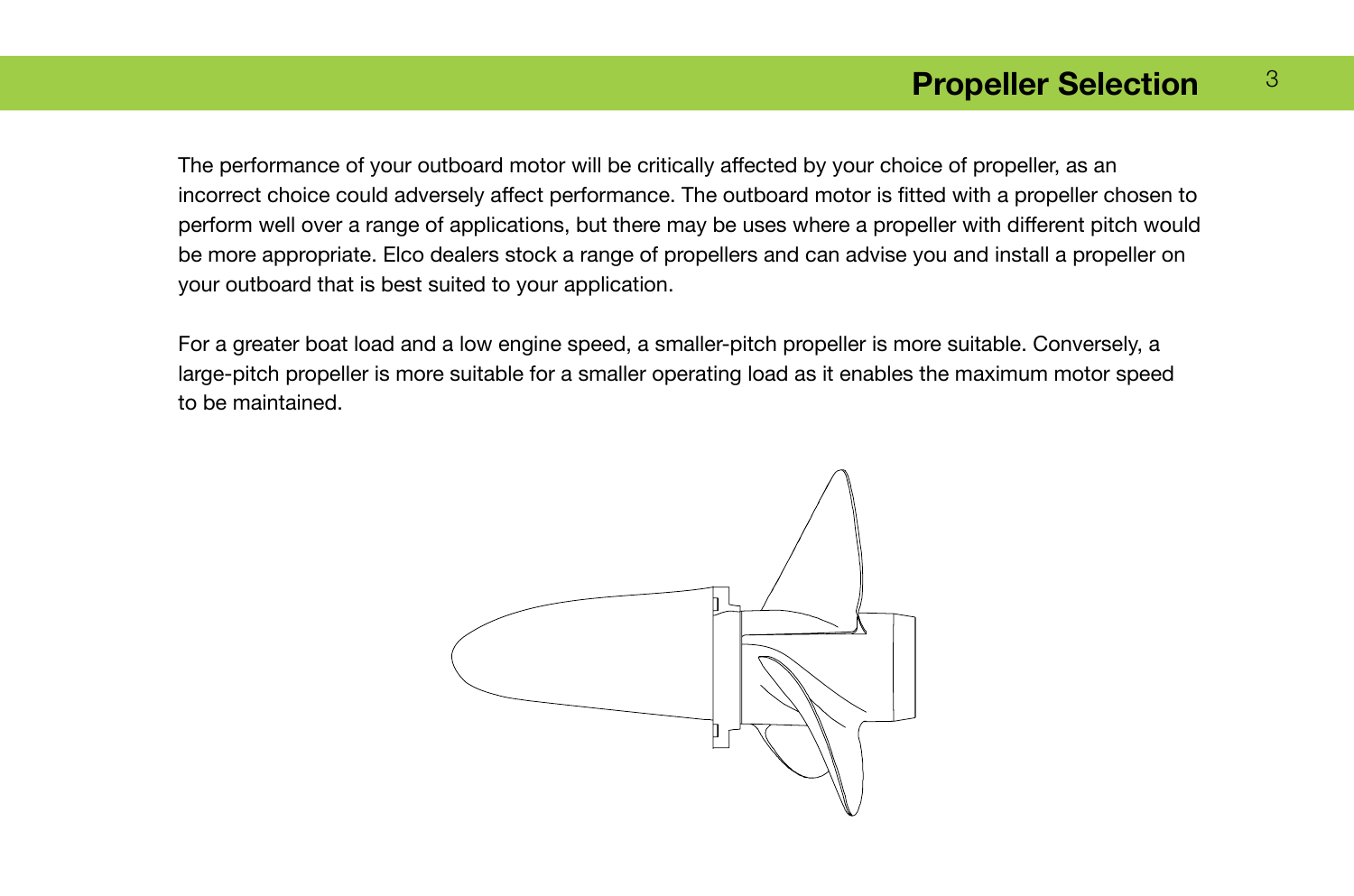#### **Installation and Operation**  4

Mount the outboard motor on the center line (keel line) of the boat. For boats without a keel or which are asymmetrical, consult your dealer.

During water testing check the buoyancy of the boat when at rest with its maximum load.



1. Center line (keel line)

#### WARNING:

• Overpowering a boat could cause severe instability. Do not install an outboard motor with more horsepower than the maximum rating on the capacity plate of the boat. If the boat does not have a capacity plate, consult the boat manufacturer

• Improper mounting of the outboard motor could result in dangerous conditions and injury. For permanently mounted models, your dealer or other expert experienced in rigging should mount the motor. If you are mounting the motor yourself you should be trained by an experienced person. For portable models, your dealer or other expert experienced in proper outboard motor mounting should show you how to mount your motor.

• The information presented in this section is inteded as reference only. Proper mounting depends in part on experience and the specific boat and motor combination.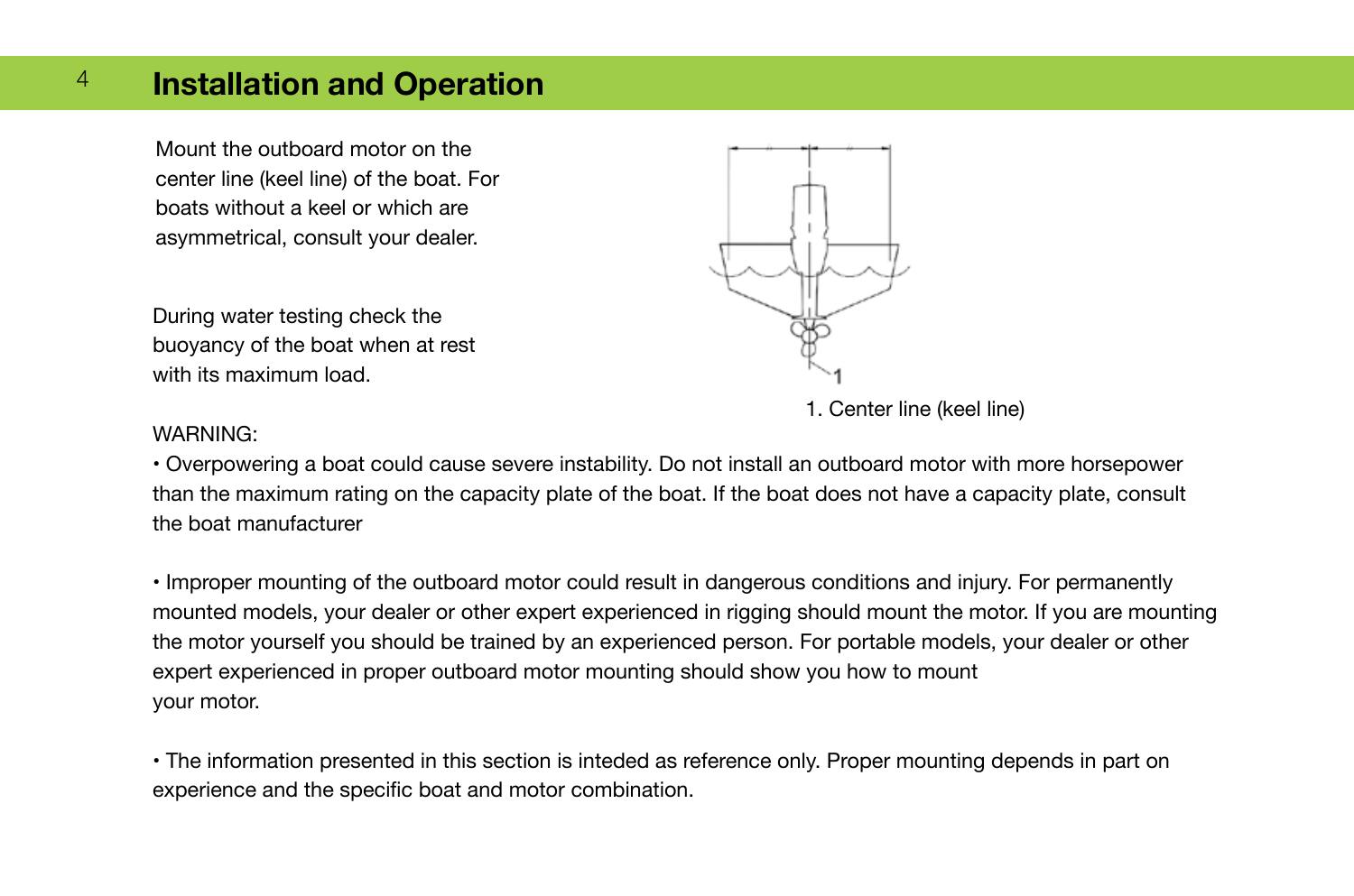# **Mounting Height Recommendations**  $5$

The mounting height of the outboard motor greatly affects the running efficiency of your boat. If the mounting height is too high, cavitation tends to occur, thus reducing the propulsion. If the mounting height is too low the water resistance will increase and thereby reduce engine efficiency. Mount the outboard motor so that the anti-cavitation plate is between the bottom of the boat and a level 25 mm below it.



### NOTE:

The optimum mounting height of the outboard motor is affected by the boat and motor combination and the desired use. Test runs at different height can help determine the optimum mounting height. For further information, consult your Elco dealer or boat manufacturer.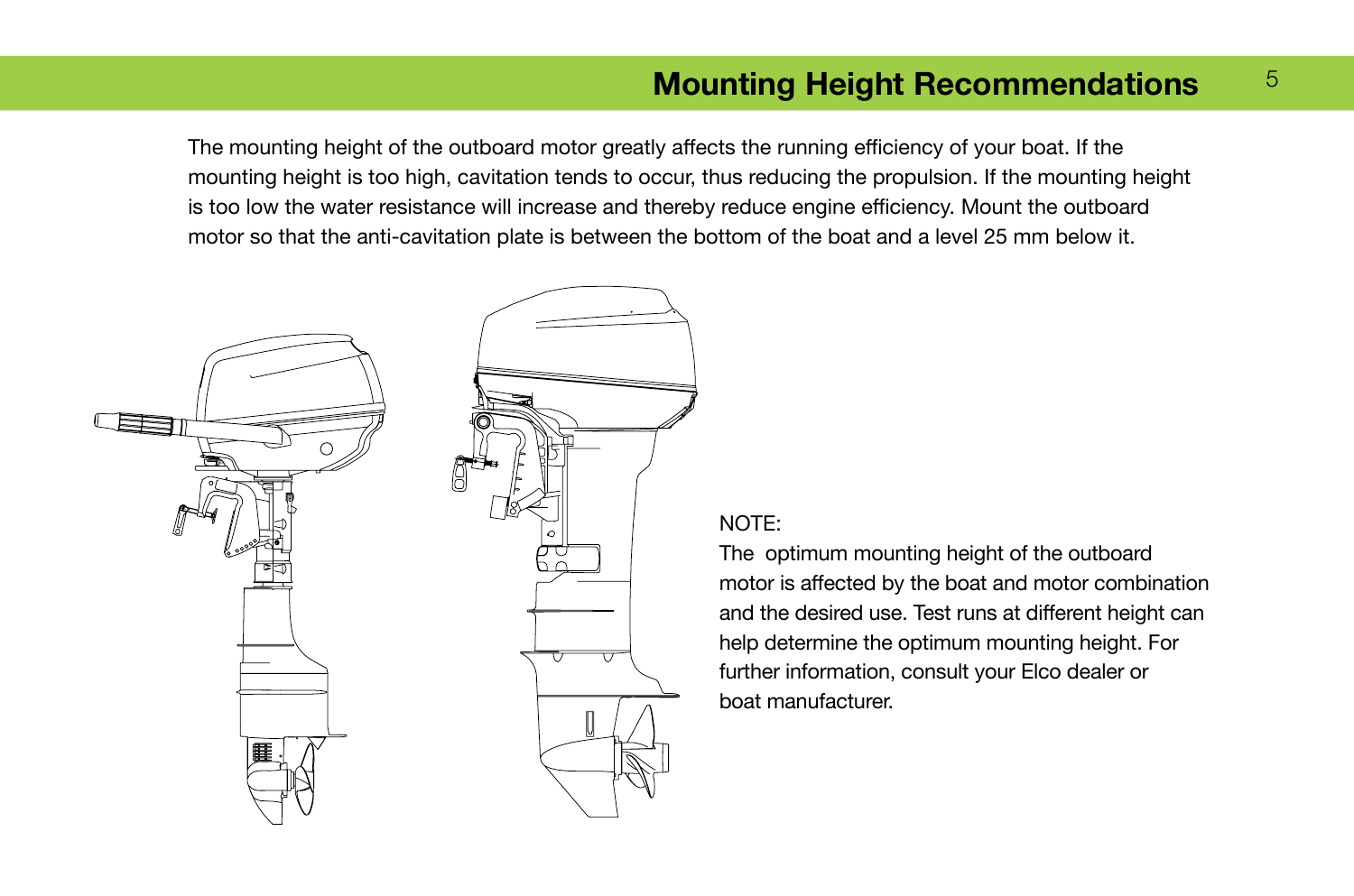#### **Clamping the Outboard Motor** 6

1. Tighten the transom clamp screw evenly and securely. Occasionally check the clamp screws for tightness during operation of the outboard motor because they could become loose due to the boat's vibration.

#### WARNING:

• Loose clamp screws could allow the outboard motor to fall off or move on the transom. This could cause loss of control. Make sure the clamp screws are tightened securely. Occasionally check the screws for tightness during operation.

1. If the outboard restraint cable attachment is equipped on your outboard, an outboard restraint cable or chain should be used. Attach to a secure mounting point on the boat to avoid the outboard being completely lost if it accidentally falls off the transom.

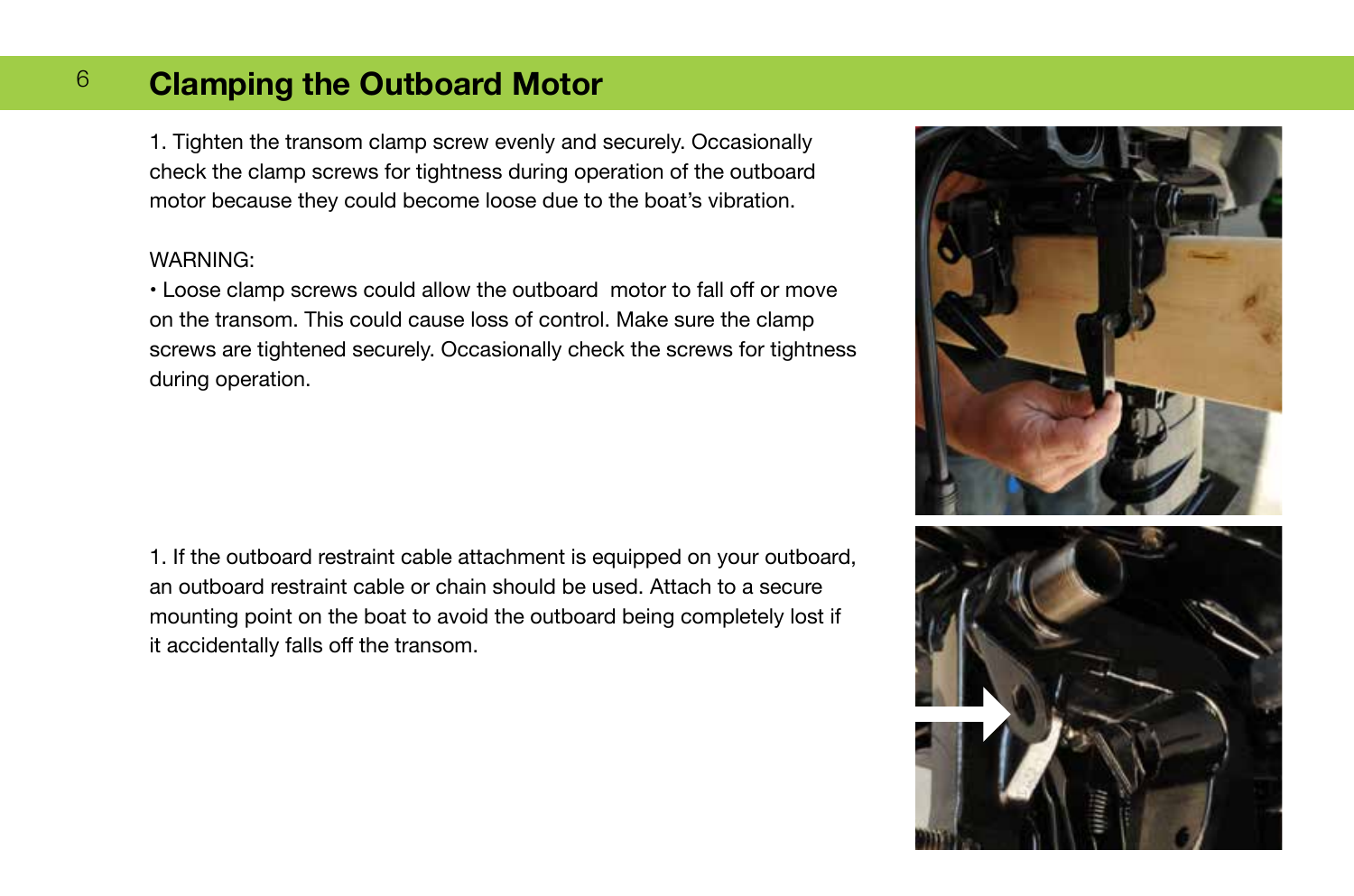# **Throttle Control Mount | Pre-Operation Checks**

Choose a suitable place on the boat to install the Throttle Control Plank and punch holes in the boat according to the Throttle Control Plank. Fasten the Throttle Control Plank and Throttle Control Box to the boat with a bolt.

#### **Pre-Operation Checks Controls**

- Check throttle shift and steering for proper operation before starting the outboard.
- The controls should work smoothly, without binding or unusual free play.
- Look for loose or damaged connections.
- Check the operation of the On and Off switch when the outboard motor is in the water.



7

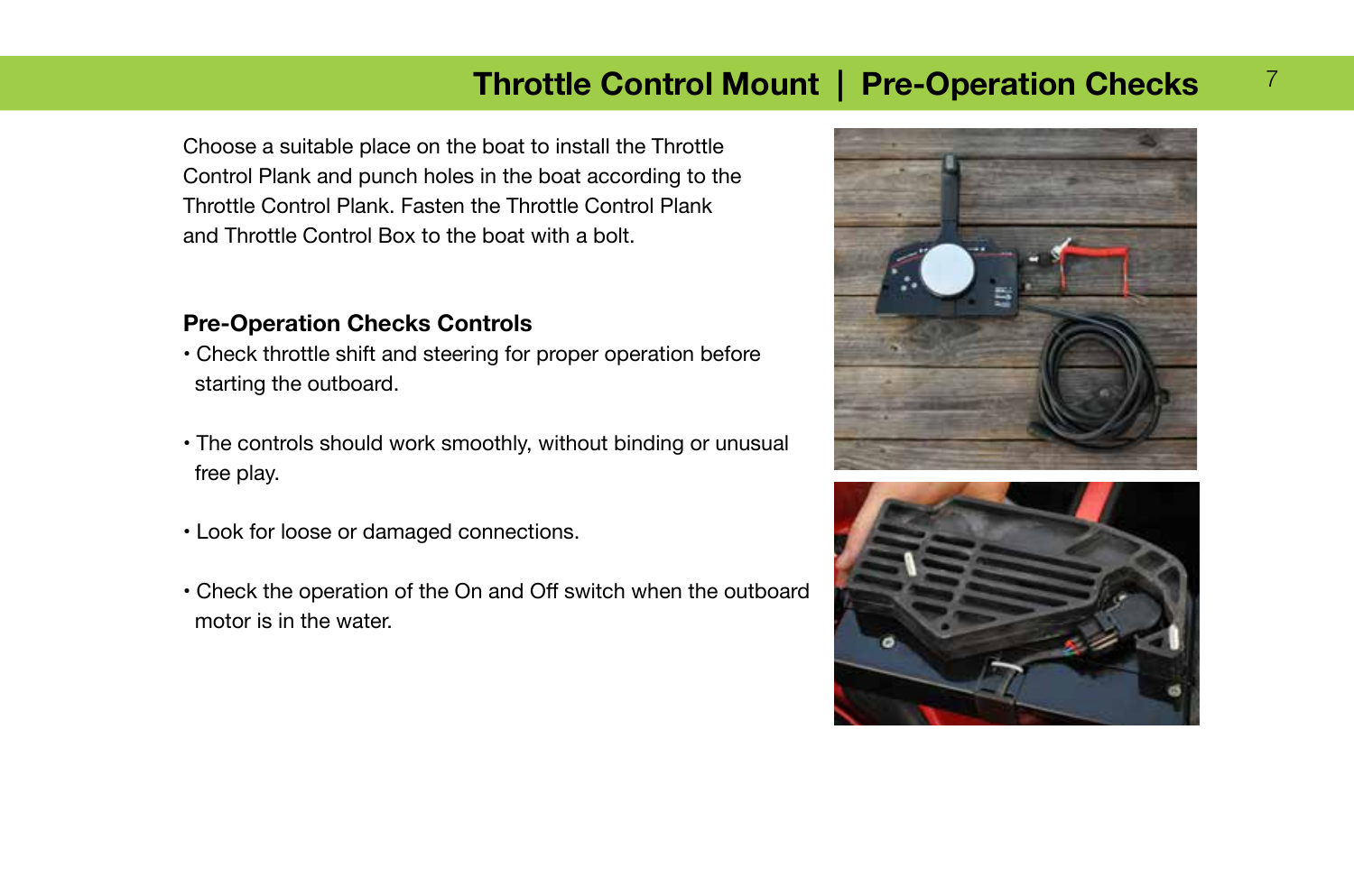#### **Starting the Outboard (Tiller Model)** 8

### **CAUTION**

- Do not start the outboard out of water. Overheating of the water pump can occur. Serious injury can occur.
- Check the outboard mounting.
- Look for loose or damaged fasteners.
- Check the propeller for damage.
- 1. Check to see that the On-Off-Battery switch is in the Off position.
- 2. Attach the outboard Tether Lanyard to a secure place on your clothing, or on your arm or leg.
	- Then install the lock plate on the other end of the lanyard into the outboard stop switch.
- 3. Connect the Blue Power Cable to the outboard.
- 4. Verify the Forward-Reverse switch is in the proper position.
- 5. Move the Throttle Grip to the minimum position.
- 6. Push the On-Off-Battery switch to On.
- 7. Carefully and slowly move the Throttle Grip to increase the outboard speed.
- 8. Check for a steady flow of water from the cooling water pilot hole.

### WARNING:

- Do not start the outboard unless the Throttle Grip is in the minimum position.
- Do not attach the lanyard to clothing that could tear loose.
- Do not route the lanyard where it could become entangled, preventing it from functioning.

Avoid accidentally pulling the lanyard during normal operation. Loss of engine power means the loss of steering control. Also, without engine power, the boat could slow rapidly. This could cause people and objects in the boat to be thrown forward.

Always attach lanyard to clothing or wrist when operating the outboard.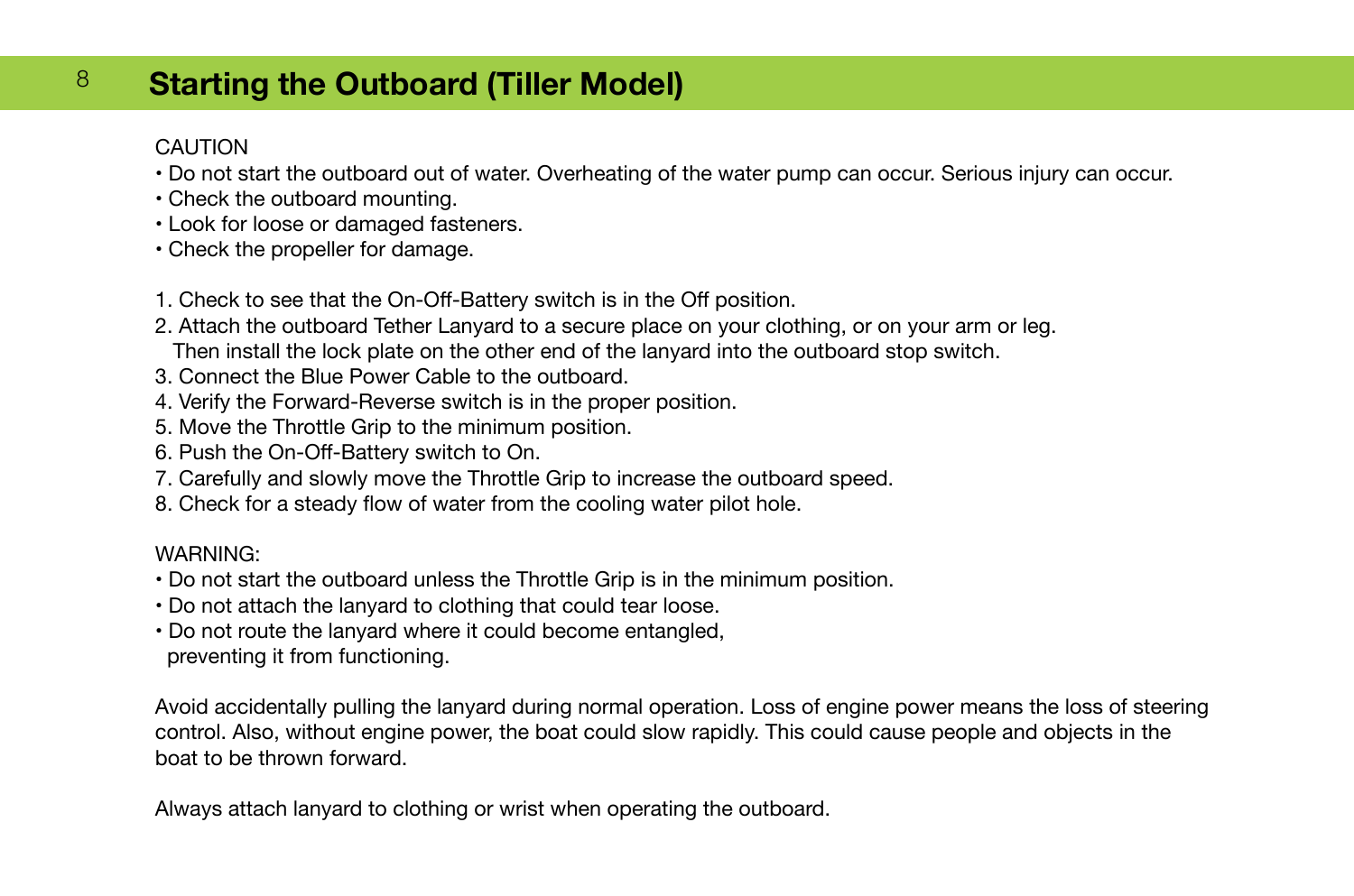# **Changing Direction (Tiller Model)**

9

1. Place the throttle grip in the fully closed position.

2. Move the Forward-Reverse switch to the desired direction/position.

### NOTE:

The outboard motor can turn 90° in its bracket.

The boat can also be backed up by simply turning the outboard motor around 180° with the steering handle facing toward you.

### CAUTION:

• You can change direction at any time, even with the Throttle Grip in the full speed position. This can cause a shifting of loads in the boat, but may be necessary if you are moving too quickly towards a dock.

#### WARNING:

• When operating in reverse, go slowly. Do not open the throttle to more than half speed, otherwise the boat could become unstable, which could result in loss of control and an accident.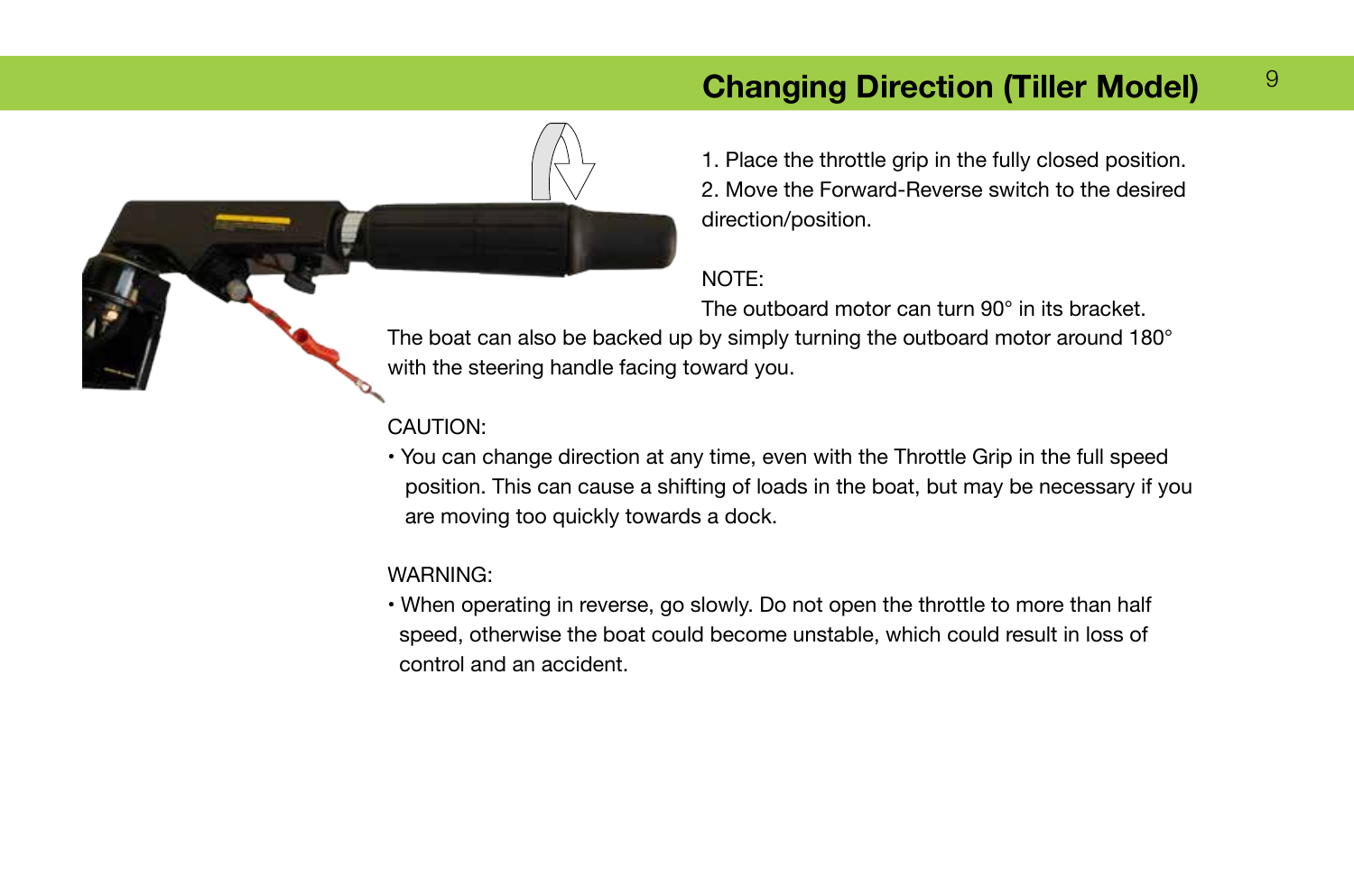# <sup>10</sup> Stopping the Outboard (Tiller Model)

## PROCEDURE:

1. Push the On-Off-Battery switch to the Off position.

## NOTE:

The outboard can also be stopped by pulling the lanyard and removing the lock plate from the Tether stop switch.

In emergency situations, the main Power Cable connector can also be removed to disconnect power form the outboard.

### **Throttle Friction Adjuster**

The throttle friction adjuster is on the tiller handle, and provides adjustable resistance to movement of the throttle grip, and can be set according to operator preference.

To increase resistance, turn the adjuster clockwise. To decrease resistance, turn the adjuster counterclockwise. When constant speed is desired, tighten the adjuster to maintain the desired throttle setting.

## WARNING:

Do not over-tighten the friction adjuster. If there is too much resistance, it could be difficult to move the throttle lever or grip, which could result in an accident.

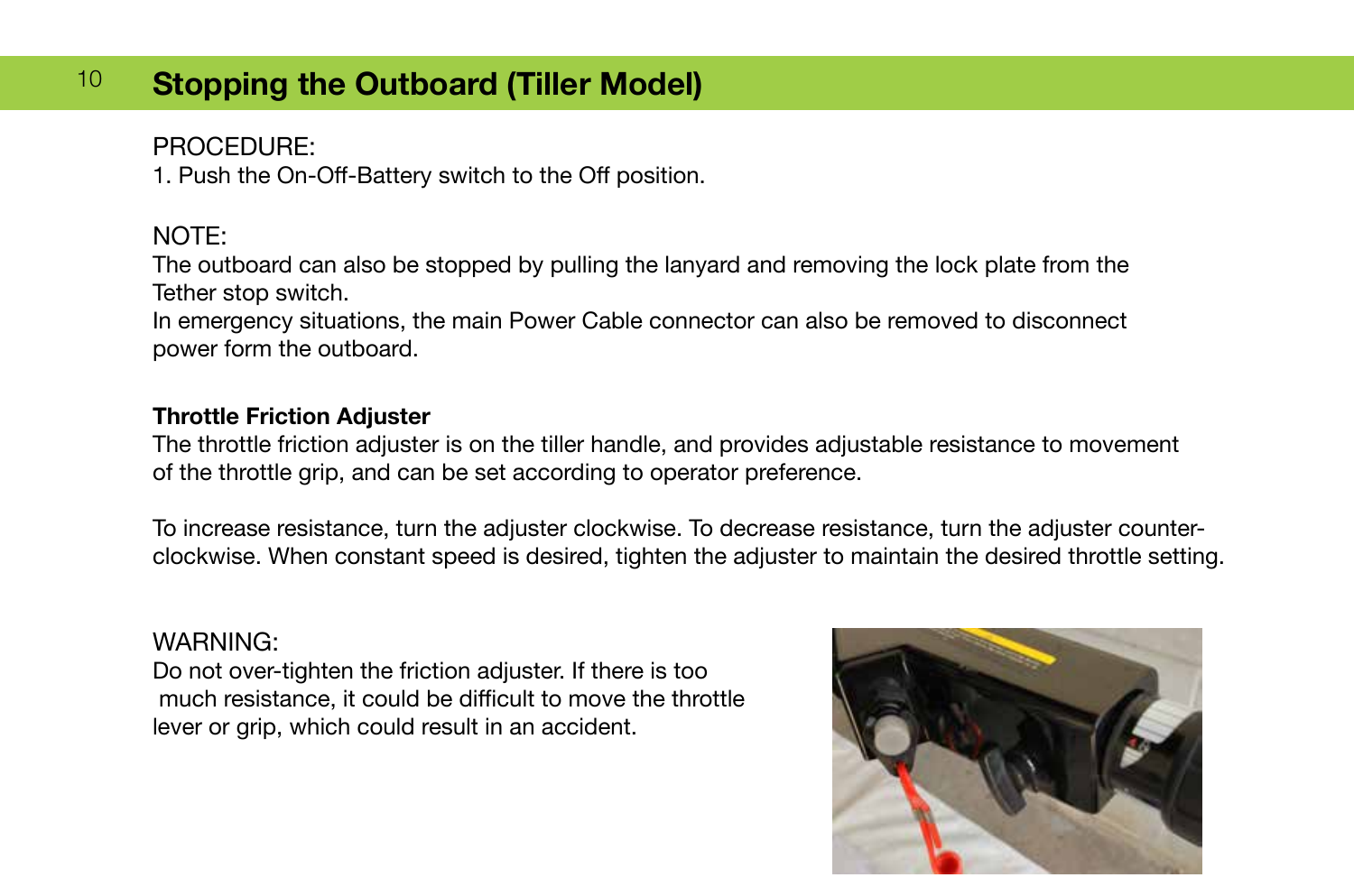#### **Starting the Outboard (Throttle Control Model)** 11

- 1. Check to see that the Battery switch is in the Off position.
- 2. Attach the engine stop switch lanyard to a secure place on your clothing, or your arm or leg. Then install the lock plate on the other end of the lanyard into the outboard stop switch.
- 3. Connect the Blue Power Cable to the outboard.
- 4. Verify the Throttle Lever is in the neutral position.
- 5. Turn the Key Switch to On by rotating clockwise.
- 6. Depress the Handle switch on the Throttle Lever and rotate the Throttle Lever forward (for forward direction) or Reverse (for the reverse direction).
- 7. Carefully and slowly move the Throttle Lever to increase or decrease the outboard speed.
- 8. Check for steady flow of water from the cooling water pilot hole.

## WARNING:

- Before changing direction, make sure there are no swimmers or obstacles in the water near you.
- Shifting from forward to reverse or vice versa is possible at any time, but care must be taken to prevent people and equipment from shifting in the boat.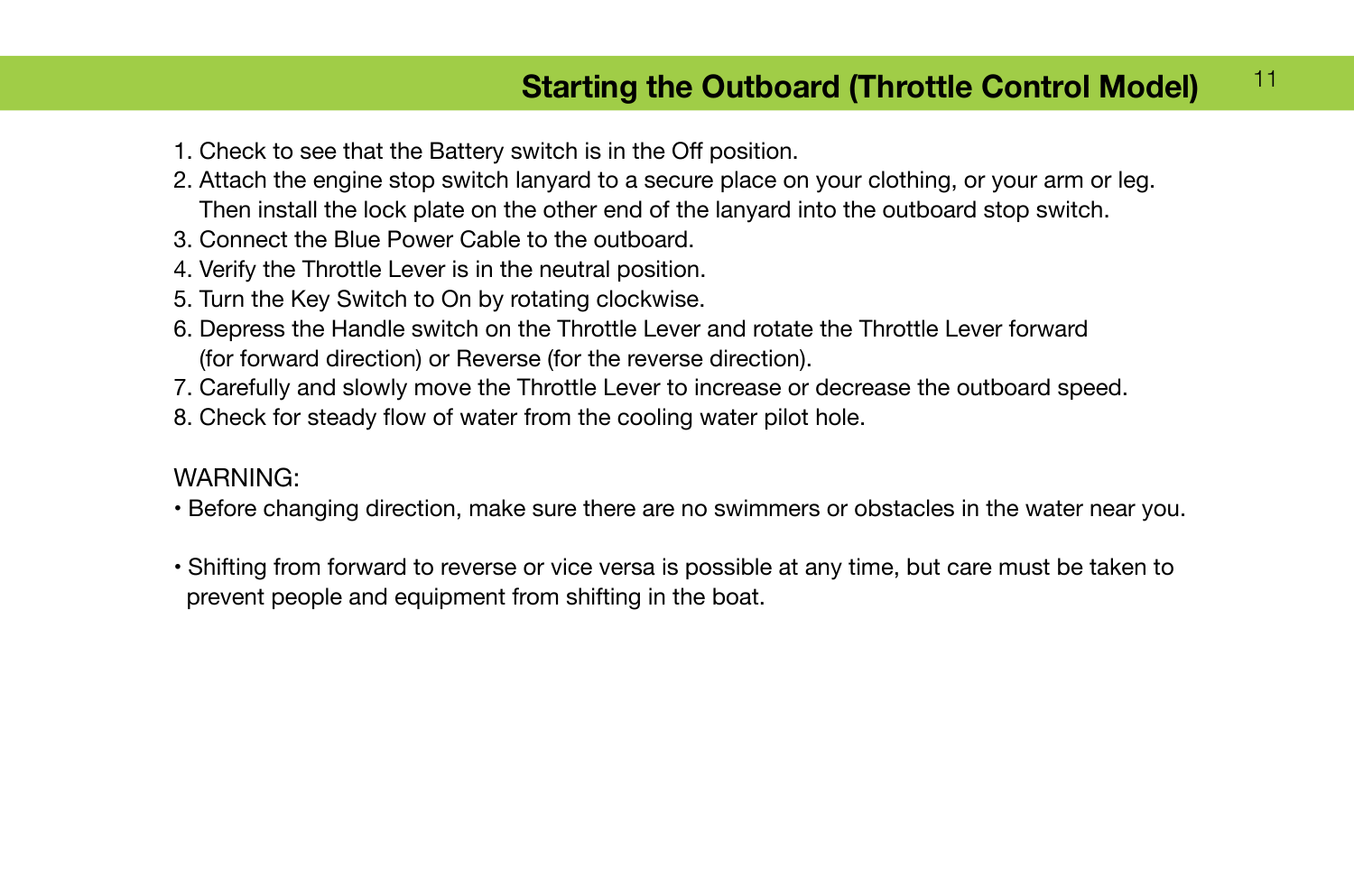# <sup>12</sup> Changing Direction (Throttle Control Model)

1. Place the throttle lever in the upright position for neutral.



- 1. Throttle Lever
- 2. Throttle Lock
- 3. Key Switch
- 4. Tether Lanyard switch
- 5. Mounting screw location
- 2. Rotate the Throttle Lever forward for the forward boat direction, and rotate the Throttle Lever backwards for the reverse direction.

**Stopping the Outboard (Throttle Control Model)** PROCEDURE: Rotate the Key Switch to the Off position.

## NOTE:

The outboard can also be stopped by pulling the lanyard and removing the lock plate from the Tether Lanyard switch. In emergency situations, the main Power Cable connector can also be removed to disconnect power from the outboard.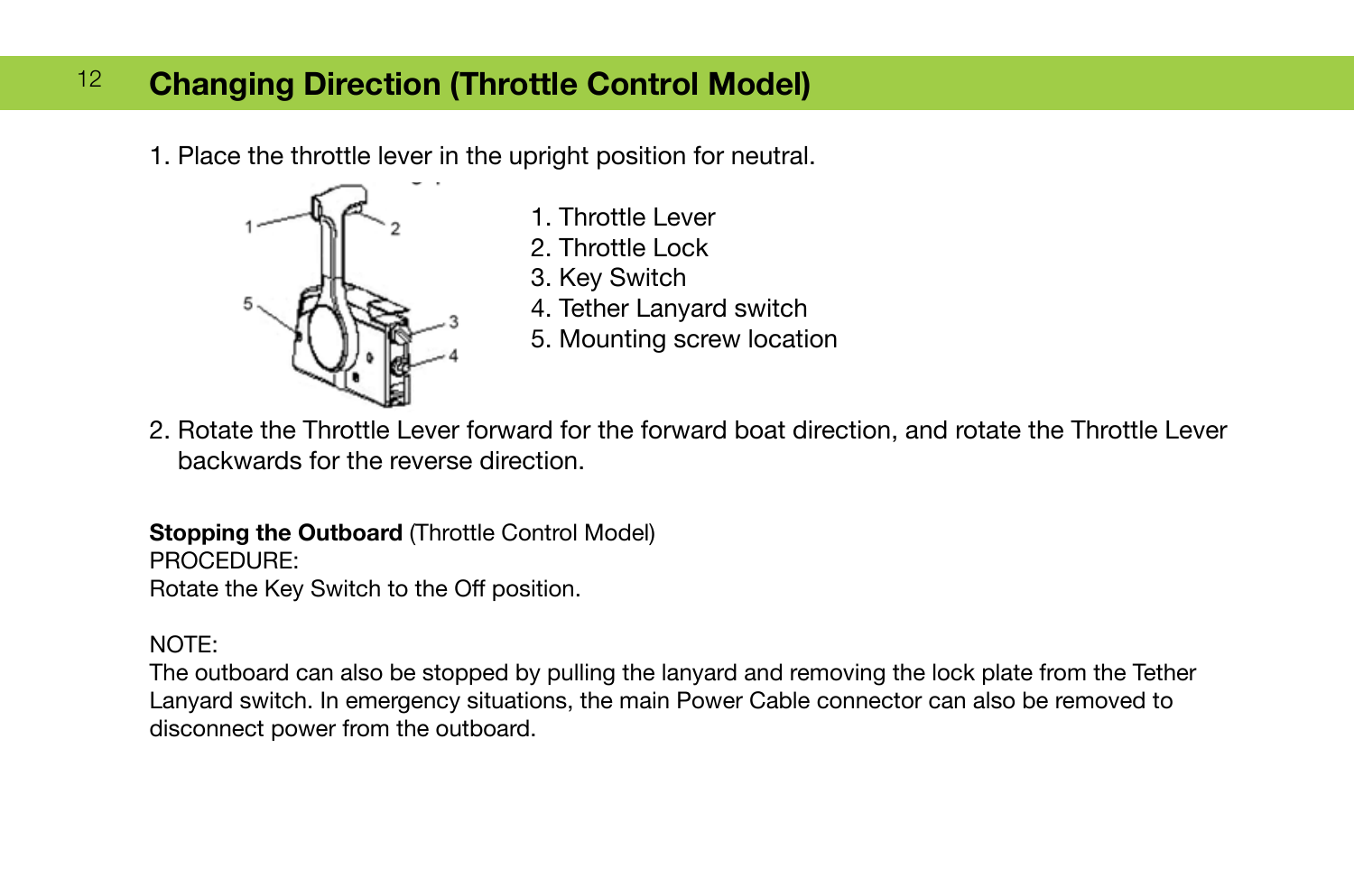If the engine will be stopped for some time or if the boat is docked or stopped in shallow water, the outboard motor should be tilted up to protect the propeller and casing from damage by collision with obstructions, and also to reduce corrosion.

#### WARNING:

Be sure all people are clear of the outboard motor when tilting up and down. Also be careful not to pinch any body parts between the drive unit and outboard bracket.

Remove the Power Cable if the outboard motor will be tilted for more than a few minutes. Otherwise, an unsafe condition may exist.

### NOTE:

- Do not tilt up the outboard by pushing the tiller handle because this could break the handle.
- The outboard motor cannot be tilted when in reverse or when the outboard motor is turned 180 degrees (facing the rear).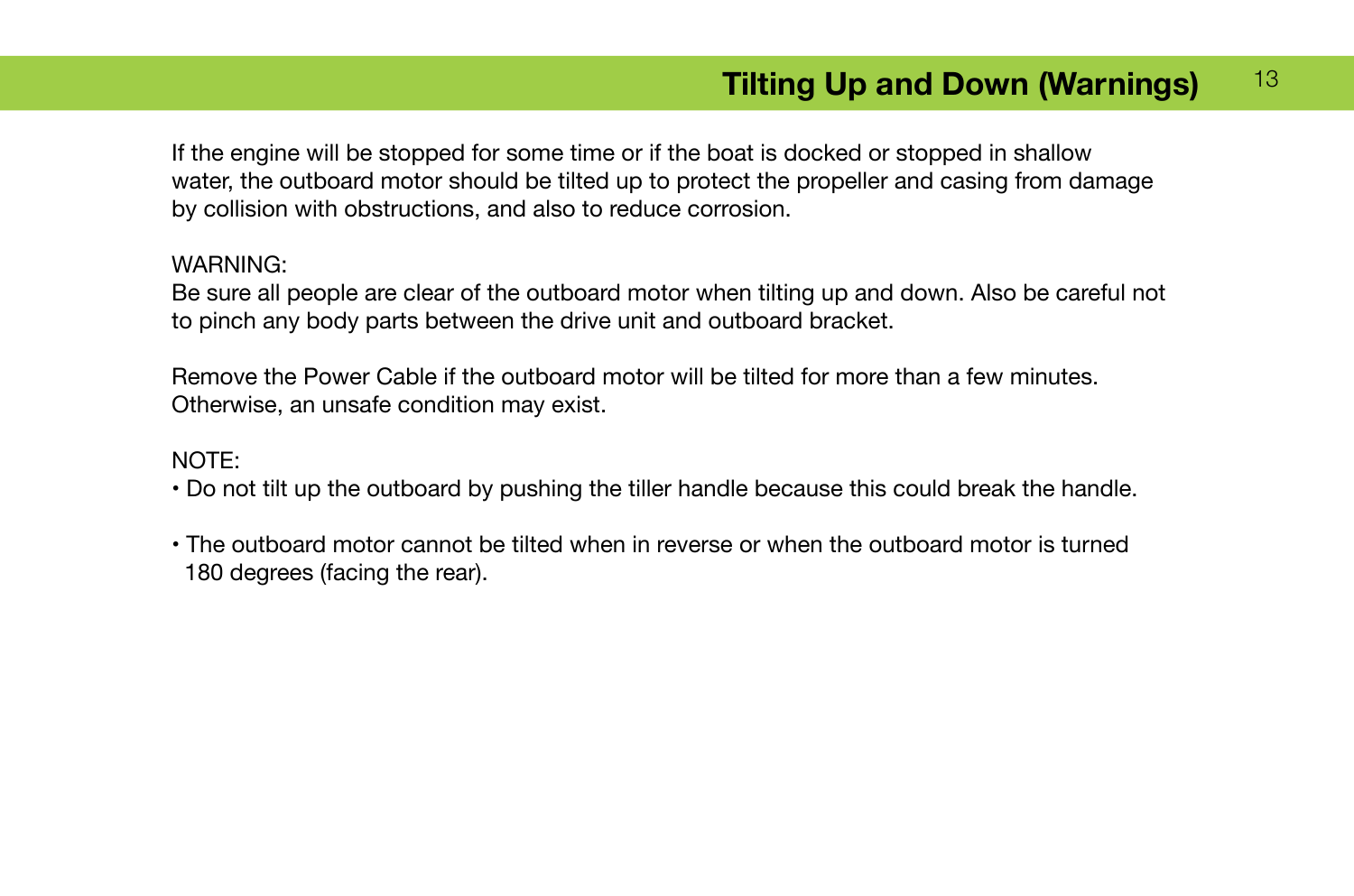#### **Tilting Up** 14

- 1. Place the On-Off-Battery switch in the Off position and face the outboard motor forward. If this is a Throttle Control Model, turn the Key switch to off and remove the key.
- 2. Tighten the steering friction screw by turning it clockwise to prevent the motor from turning freely.
- 3. Disconnect the Power Cable from the outboard motor.
- 4. Hold the rear handle and tilt the outboard up fully until the tilt support bar automatically locks.



### **Tilting Down**

- 1. Slightly tilt the outboard motor up.
- 2. Slowly tilt the outboard motor down while pulling the tilt support bar lever up.
- 3. Loosen the steering friction screw by turning it counter clockwise, and adjust the steering friction according to operator preference.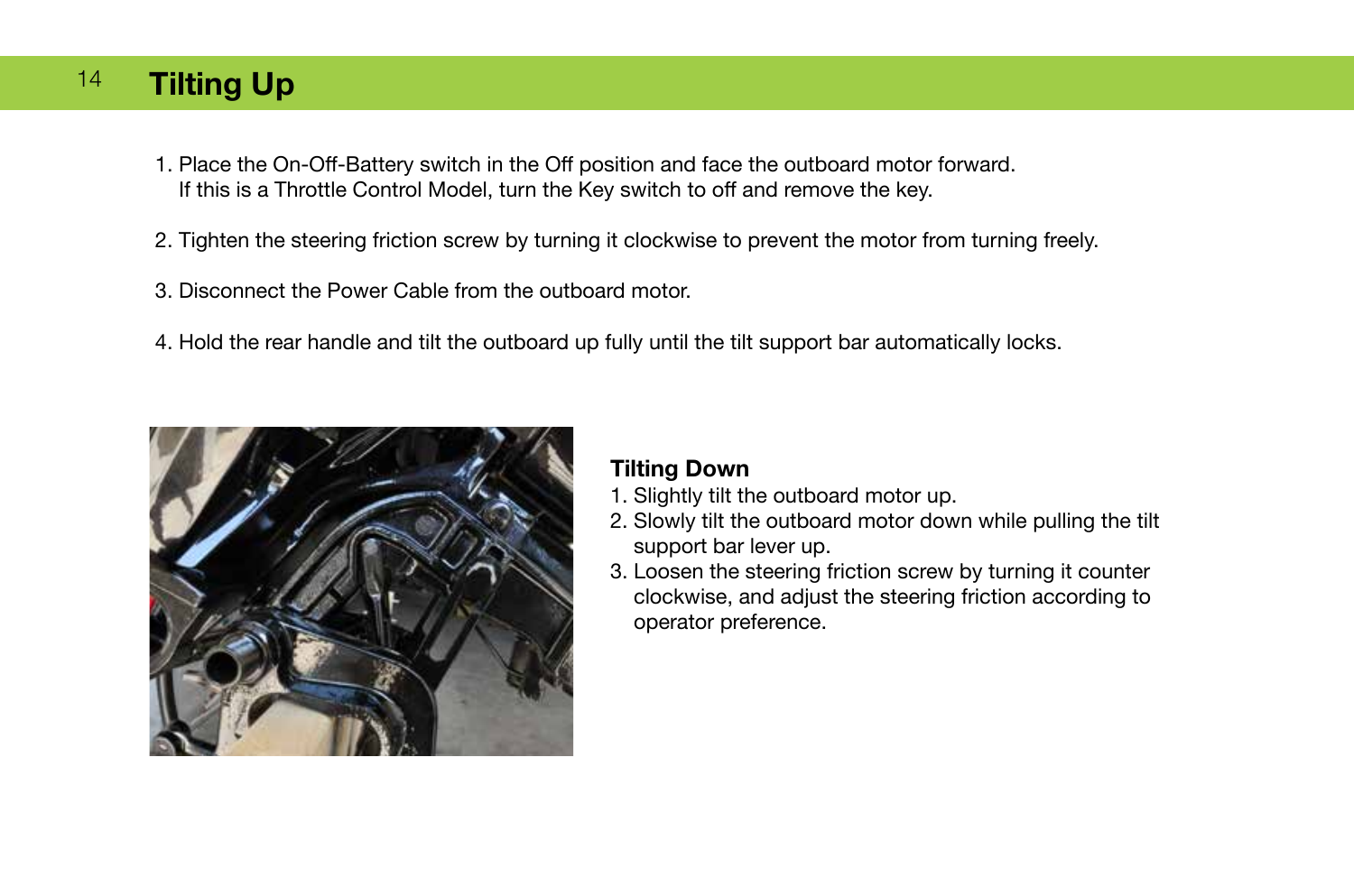#### WARNING:

- The outboard motor can be tilted up partially to allow for operation in shallow water.
- The tilt lock mechanism does not work while the shallow water cruising system is being used. Run the boat at the lowest possible speed to avoid the outboard motor being lifted out of the water, resulting in loss of control.
- Return the outboard motor to its normal position as soon as the boat is back in deep water.

#### CAUTION:

The cooling water inlet on the lower unit should be not above the surface of the water when setting up for and cruising in shallow water. Otherwise severe damage from overheating can result.

#### **Cruising in Salt Water**

After operating in salt water, wash out the cooling water passages with fresh water to prevent them from becoming clogged with salt deposits.

#### **Maintenance Procedures**

While using the outboard motor, periodic maintenance is necessary for you to ensure its performance of the motor.

#### WARNING:

• Be sure to turn off the outboard when you perform maintenance unless otherwise specified. This work should always be done by a qualified mechanic or your authorized ELCO dealer.

#### CAUTION:

If replacement parts are necessary, use only genuine ELCO parts.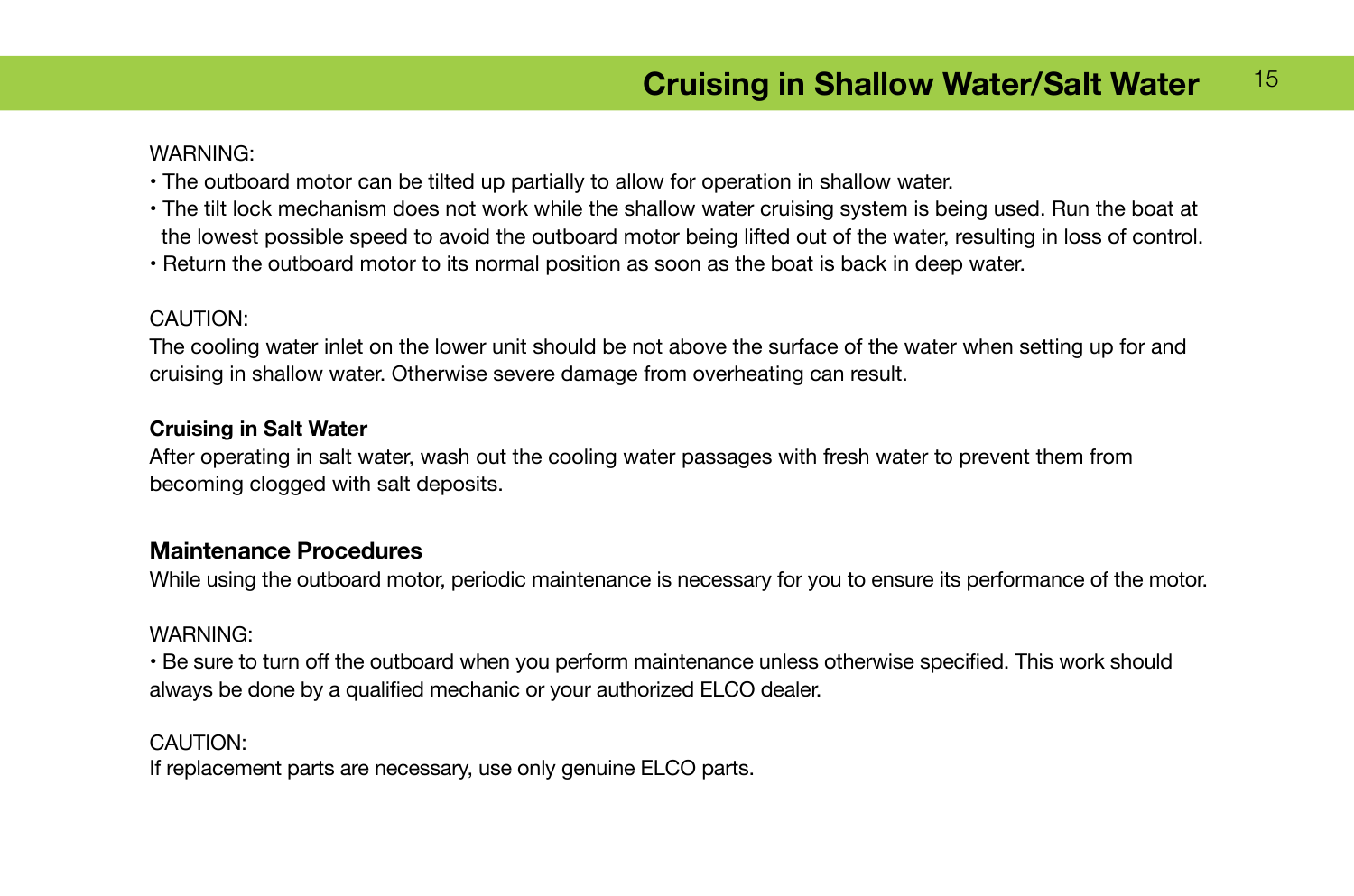#### **Removing/Installing the Propeller**  16

- 1. Check each of the propeller blades for wear, erosion from cavitation or ventilation, or other damage.
- 2. Check the propeller shaft for damage.
- 3. Check the splines/shear pin for wear or damage.
- 4. Check for fish line tangled around the propeller shaft.
- 5. Check for the propeller shaft oil seal for damage.

### **Removing the Propeller**

- 1. Straighten the cotter pin and pull it out using a pair of pliers.
- 2. Remove the propeller nut, washer, and spacer (if equipped).
- 3. Remove the propeller and thrust washer.

## **Installing the Propeller**

CAUTION:

- Be sure to install the thrust washer before instating the propeller, otherwise the lower case and propeller boss could be damaged.
- Be sure to use a new cotter pin and bend the ends over securely. Otherwise the propeller could come off during operation and be lost.
- 1. Apply a marine grease or corrosion resistant grease to the propeller shaft.
- 2. Install the spacer (if equipped), thrust washer, and propeller on the propeller shaft.
- 3. Install the spacer (if equipped) and the washer.
- 4. Tighten the propeller nut. Align the propeller nut with the propeller shaft hole. Insert a new cotter pin in the hole and bend the cotter pin ends.

### **Checking the wiring and connectors**

Check that each grounding wire is properly secured and each connector is engaged securely.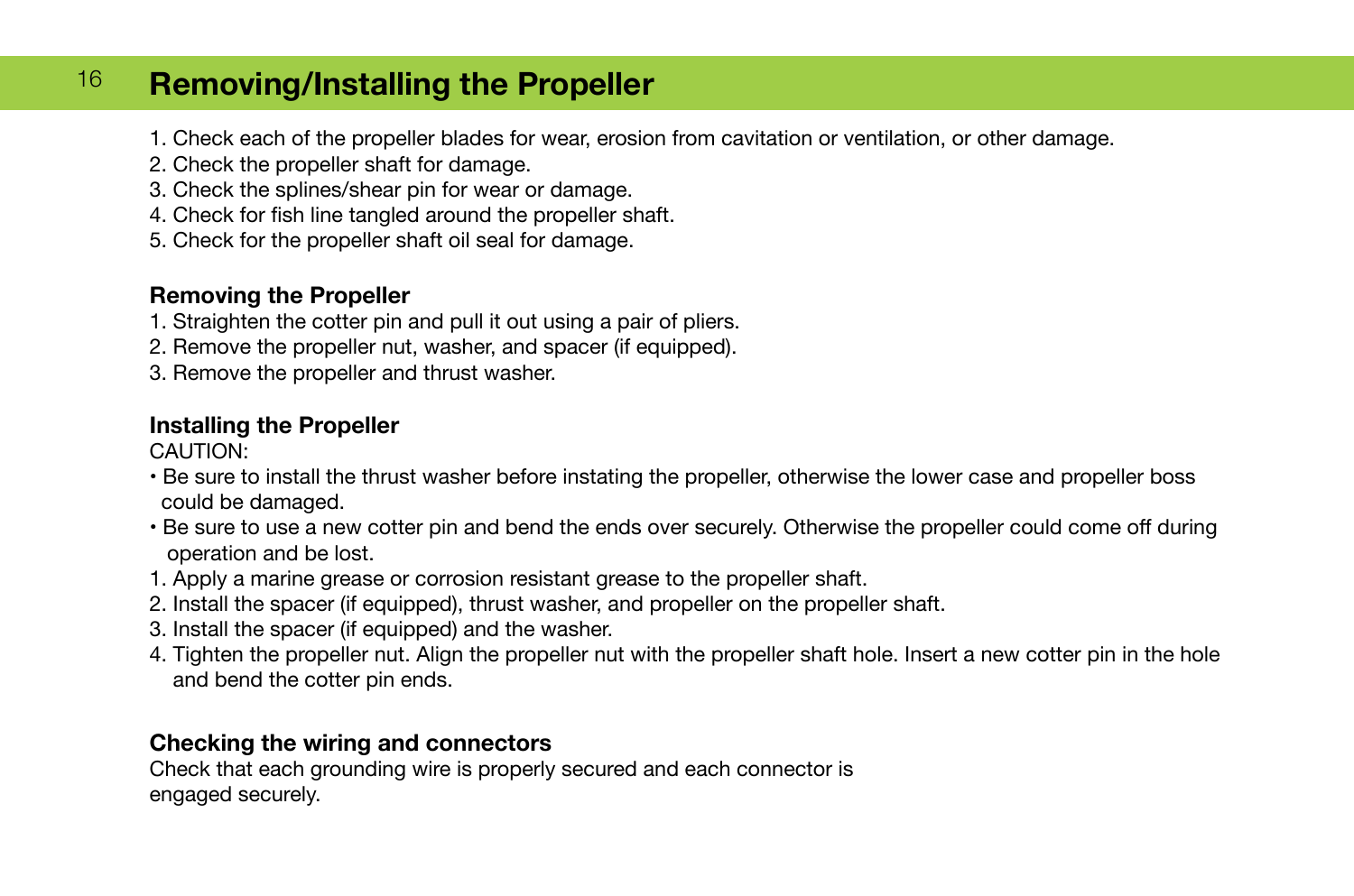# **Checking the Propeller/Changing the Gear Oil** 17

#### WARNING:

• Before inspecting, removing or installing the propeller, always take actions to ensure the outboard does not accidentally start, such as removing the Power Cable connector, placing the On-Off-Battery switch in the Off position, (or remove the Key for the Throttle Control Model) and removing the lanyard from the outboard Tether stop switch, etc. Serious injury can occur if the outboard should start and you are standing too close to the propeller.

• Do not use your hand to hold the propeller when loosening or tightening the propeller nut. Put a wood block between the anti-cavitation plate and the propeller to prevent the propeller from turning.





#### **Changing the Gear Oil** WARNING:

- Be sure the outboard motor is securely fastened to the transom or a stable stand.
- Never get under the lower unit while the outboard motor is tilted, even when the tilt support lever or knob is locked. Serious injury could occur if the motor falls.
- 1. Tilt the outboard motor so that the gear oil drain screw is at the lowest point possible.
- 2. Place a suitable container under the gear case.
- 3. Remove the gear oil drain screw.
- 4. Remove the oil level plug to allow the oil to drain completely.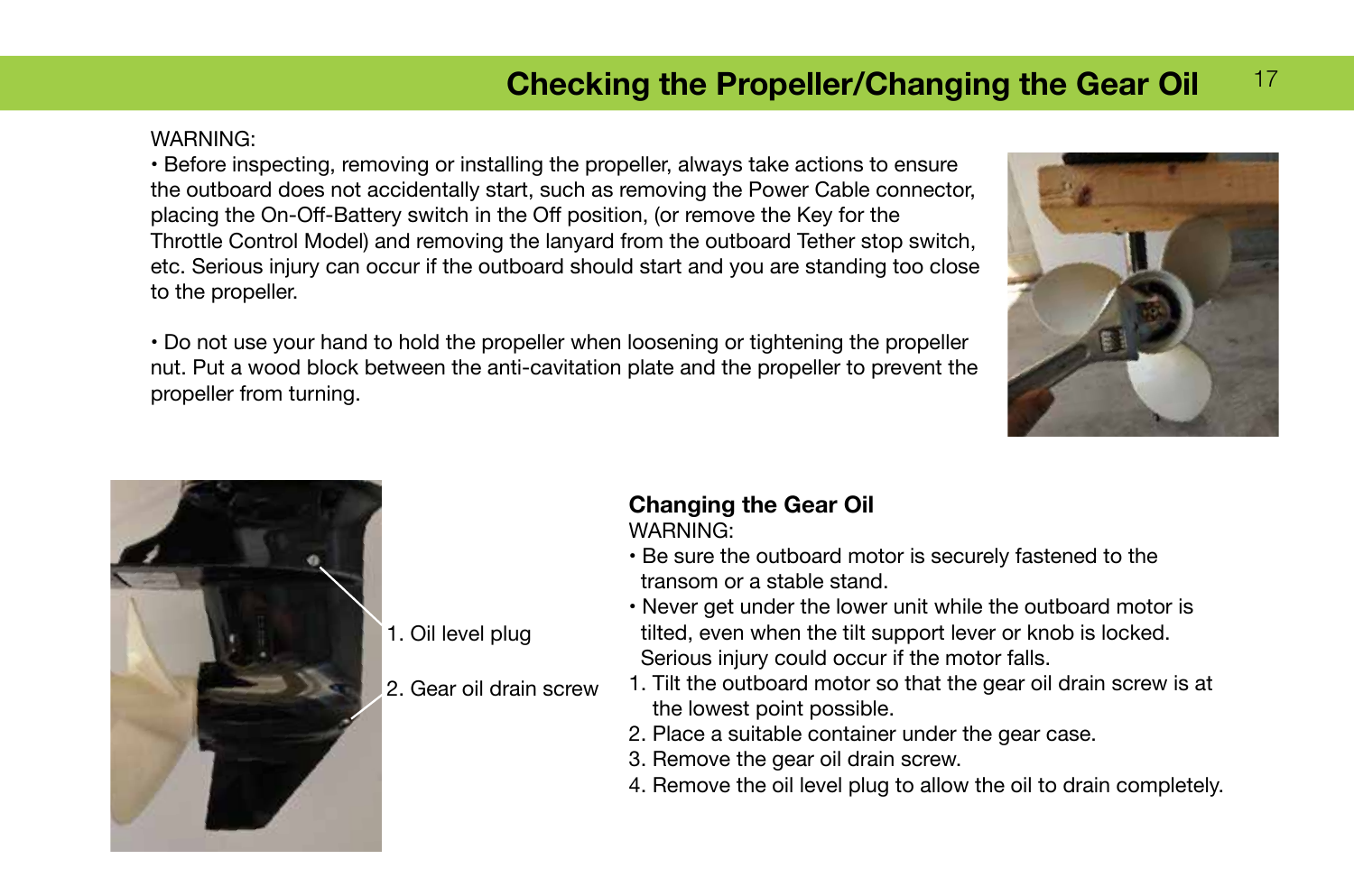#### **Changing the Gear Oil** 18

#### CAUTION:

Change the gear oil after the first 10 hours of operation, and then every 100 hours or at 6-month intervals thereafter. Otherwise the gear will wear quickly.

#### CAUTION:

Inspect the used oil after it has been drained. If the oil is milky, then water is getting into the gear case which can cause gear damage. Consult your ELCO dealer.

5. Use a flexible or pressurized filling device, inject the gear oil into the gear oil drain screw hole.

6. When the oil begins to flow out of the oil level plug hole, insert and tighten the oil level plug (If necessary, change the seal spacer).

7. Insert and tighten the gear oil drain screw (If necessary, change the seal spacer).

### **Checking and Replacing the Anode**

Inspect the external anode periodically. Remove scales from the surfaces of the anode. Consult your ELCO dealer for replacement of external anode.

#### CAUTION:

Do not paint anodes, as this would render them ineffective and can cause more rapid engine corrosion.

### **Greasing**

The Greasing points are shown in diagram A

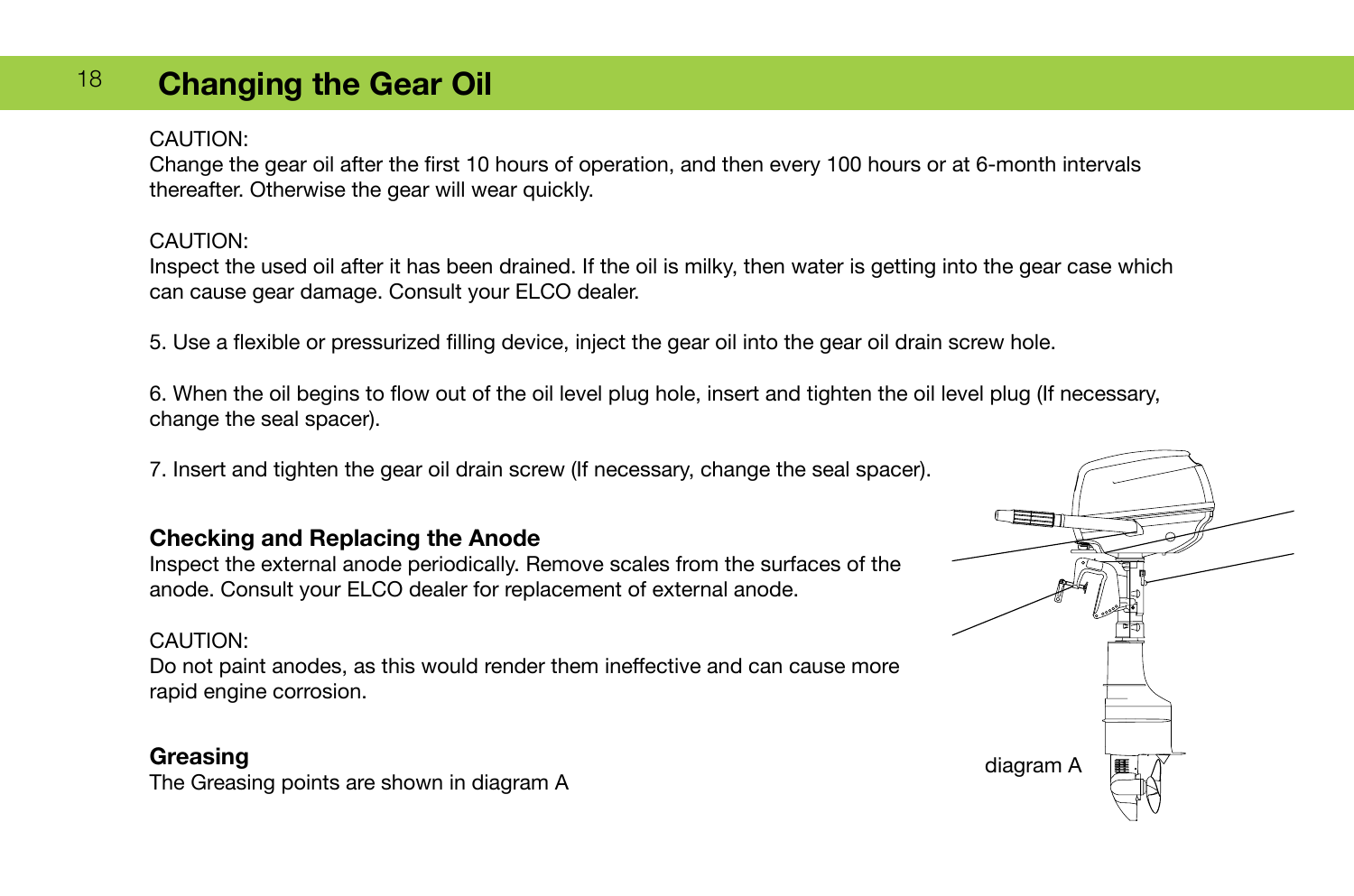# **Maintenance Table** 19

| Date | Service Information |
|------|---------------------|
|      |                     |
|      |                     |
|      |                     |
|      |                     |
|      |                     |
|      |                     |
|      |                     |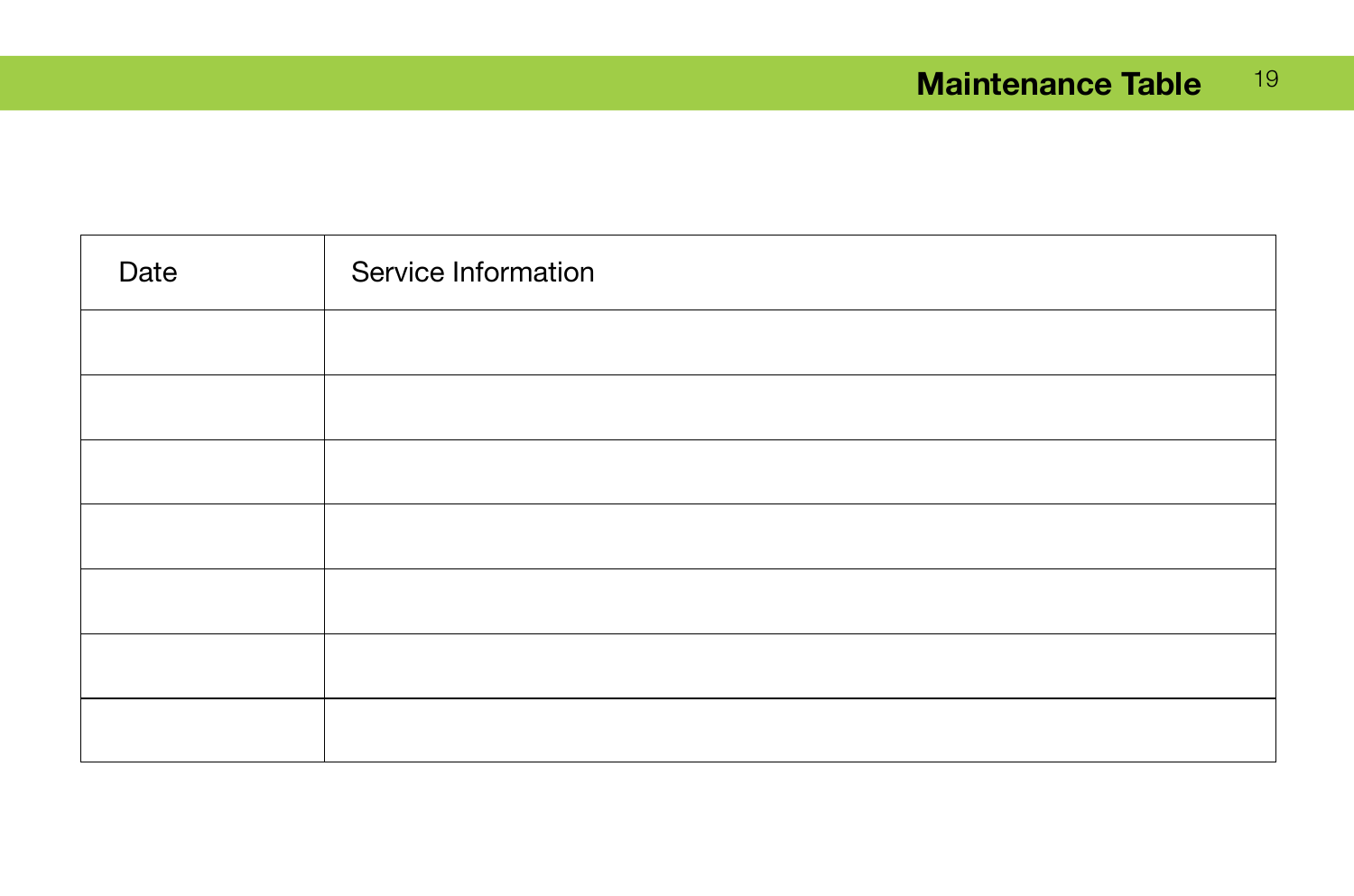#### **Maintenance Table** 20

Frequency of maintenance operations may be adjusted according to the operating conditions, but the following table gives general guidelines.

The "●" symbol indicates the check-ups which you may carry out by yourself.

The "O" symbol indicates work to be carried out by your ELCO dealer.

NOTE: When operating in salt water, turbid or muddy water, then engine should be flushed clean after every use.

|                        |                   | Initial     |              | Every               |            |
|------------------------|-------------------|-------------|--------------|---------------------|------------|
| Item                   | Operations        | 10 hours    | 50 hours     | 100 hours           | 200 hours  |
|                        |                   | $(1$ month) | 3 months)    | (6 months)          | $(1$ year) |
| Anode(s) (external)    | Check/replacement |             | $\bullet$ /0 | $\bullet$ / $\circ$ |            |
| Anode(s) (internal)    | Check/replacement |             |              |                     | 0          |
| Cooling water          |                   |             |              |                     |            |
| passages               | Cleaning          |             |              |                     |            |
| Cowling clamp          | Check             |             |              |                     |            |
| Gear oil               | Change            |             |              | ٠                   |            |
| Greasing points        | Greasing          |             |              |                     |            |
| Propeller and cotter   |                   |             |              |                     |            |
| pin                    | Check/replacement |             |              |                     |            |
| Shift link/shift cable | Check/adjustment  |             |              |                     | Ö          |
| Throttle link/throttle |                   |             |              |                     |            |
| cable/ throttle        | Check/adjustment  |             |              |                     | $\circ$    |
| pick-up timing         |                   |             |              |                     |            |
| Water pump             | Check             |             |              |                     | O          |

 $\mathcal{L}^{\mathcal{A}}\left( \mathcal{A}^{\mathcal{A}}\right) =\mathcal{L}^{\mathcal{A}}\left( \mathcal{A}^{\mathcal{A}}\right) =\mathcal{L}^{\mathcal{A}}\left( \mathcal{A}^{\mathcal{A}}\right)$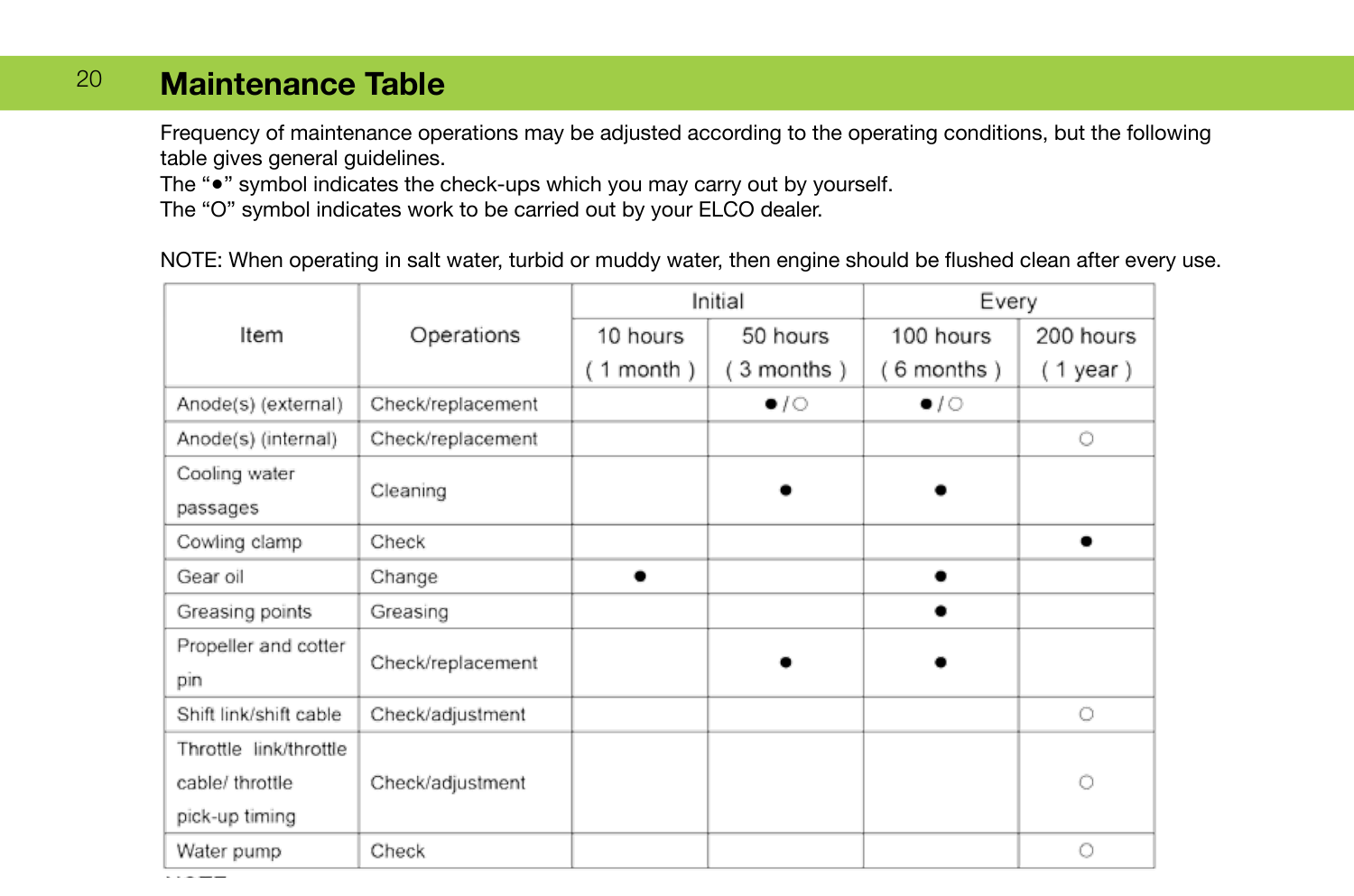# <sup>21</sup> **Transporting and Storing**

The outboard motor should be trailed and stored in the normal running position. If there is insufficient road clearance in this position, then trailer the outboard motor in the tilt position using a motor support device.

### CAUTION:

Do not use the tilt support lever or knob when trailering the boat. The outboard motor could shake loose from the tilt support and fall. WARNING:

• Never get under the lower unit while it is tilted, even if a motor support bar is used. CAUTION:

• Place a towel or something similar under the outboard motor to protect it from damage.

### **Checking the Top Cover**

Check the fitting of the top cowling by pushing it with both hands. If it is loose have it repaired by your Elco dealer.

### **Storing**

When storing your ELCO outboard motor for prolonged periods of time (2 months or longer), several important procedures must be performed to prevent damage.

It is advisable to have your outboard motor serviced by an authorized ELCO dealer prior to storage. However, you, the owner, with a minimum of tools, can perform the following procedures.

### CAUTION:

• Keep the outboard motor in an upright position when transporting and storing it. If storing or transporting the outboard motor on its side (not upright), put it on a cushion.

- Do not place the outboard motor on its side before the cooling water has drained from it completely.
- Store the outboard motor in a dry, well-ventilated place, not in direct sunlight.





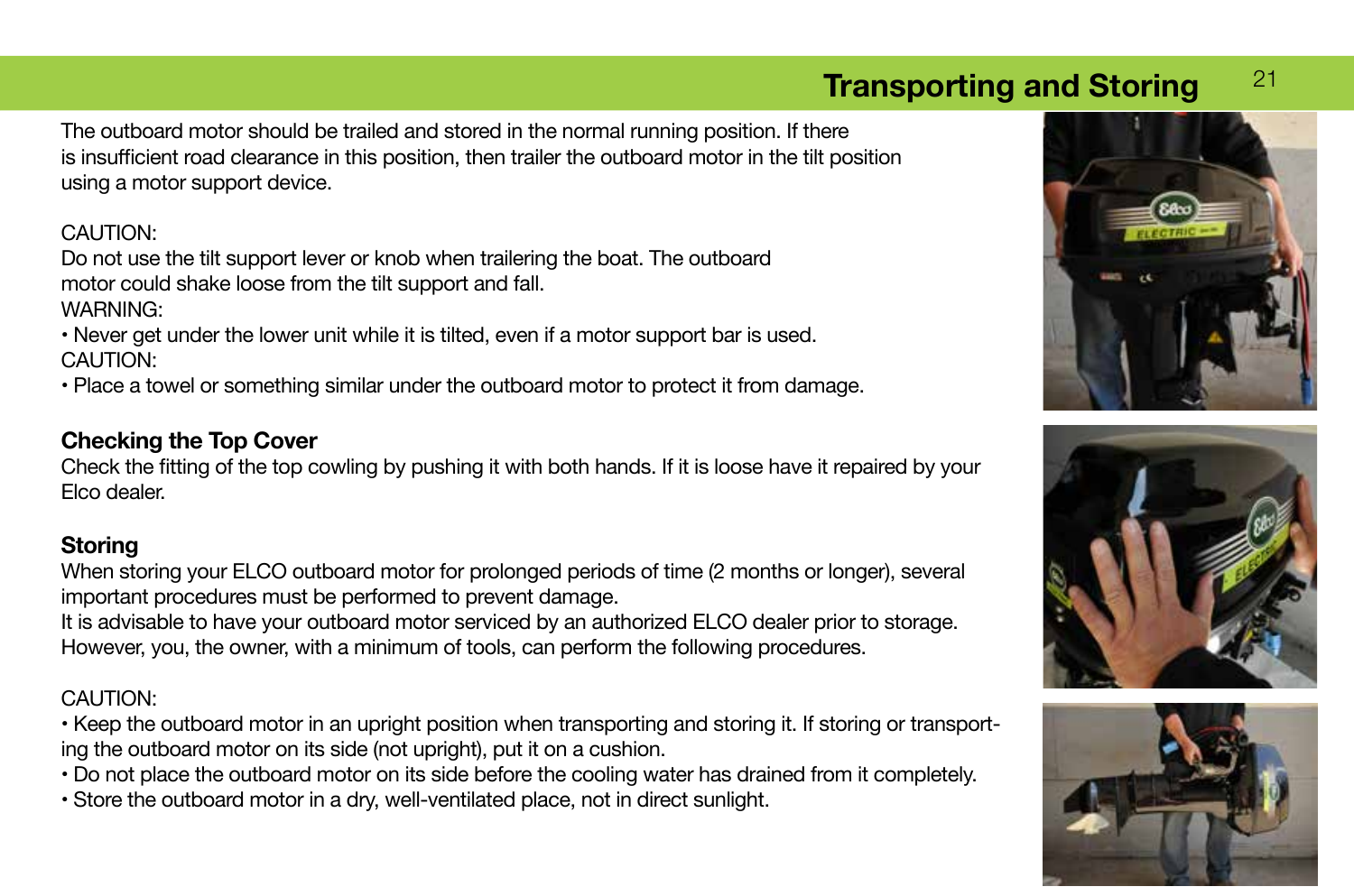## <sup>22</sup> **Emergency Situations**

#### **Impact Damage**

If the outboard motor hits an object in the water, follow the procedure below.

- 1. Stop the outboard immediately.
- 2. Inspect the control system and all components for damage.
- 3. Whether damage is found or not, return to the nearest harbor slowly and carefully.
- 4. Have an ELCO dealer inspect the outboard motor before operating it again.

## **Treatment of Submerged Outboard**

If the outboard is submerged, immediately take it to an ELCO dealer. Otherwise some corrosion may begin almost immediately.

CAUTION:

Do not attempt to run the outboard motor until it has been completely inspected.

#### **Low Battery Shutdown**

You should wait a few minutes for the battery voltage to rise, restart the outboard, and proceed slowly to shore. You can go much farther with a low throttle setting than if you use a full throttle setting.

### **Overcurrent Protection**

A manually reset, trip-free circuit breaker or fuse must be placed at the source of power (batteries) for each circuit or conductor except:

1. If it is physically impractical to place the circuit breaker or fuse at the source of power, it may be placed within seven inches of the source of power for each circuit or conductor, measured along the conductor.

2. If it is physically impractical to place the circuit breaker or fuse at or within seven inches of the source of power, it may be placed within 40 inches of the source of power for each circuit or conductor, measured along the conductor, if the conductor is contained throughout its entire distance between the source of power and the required circuit breaker or fuse in a sheath or enclosure such as a junction box, control box, or enclosed panel.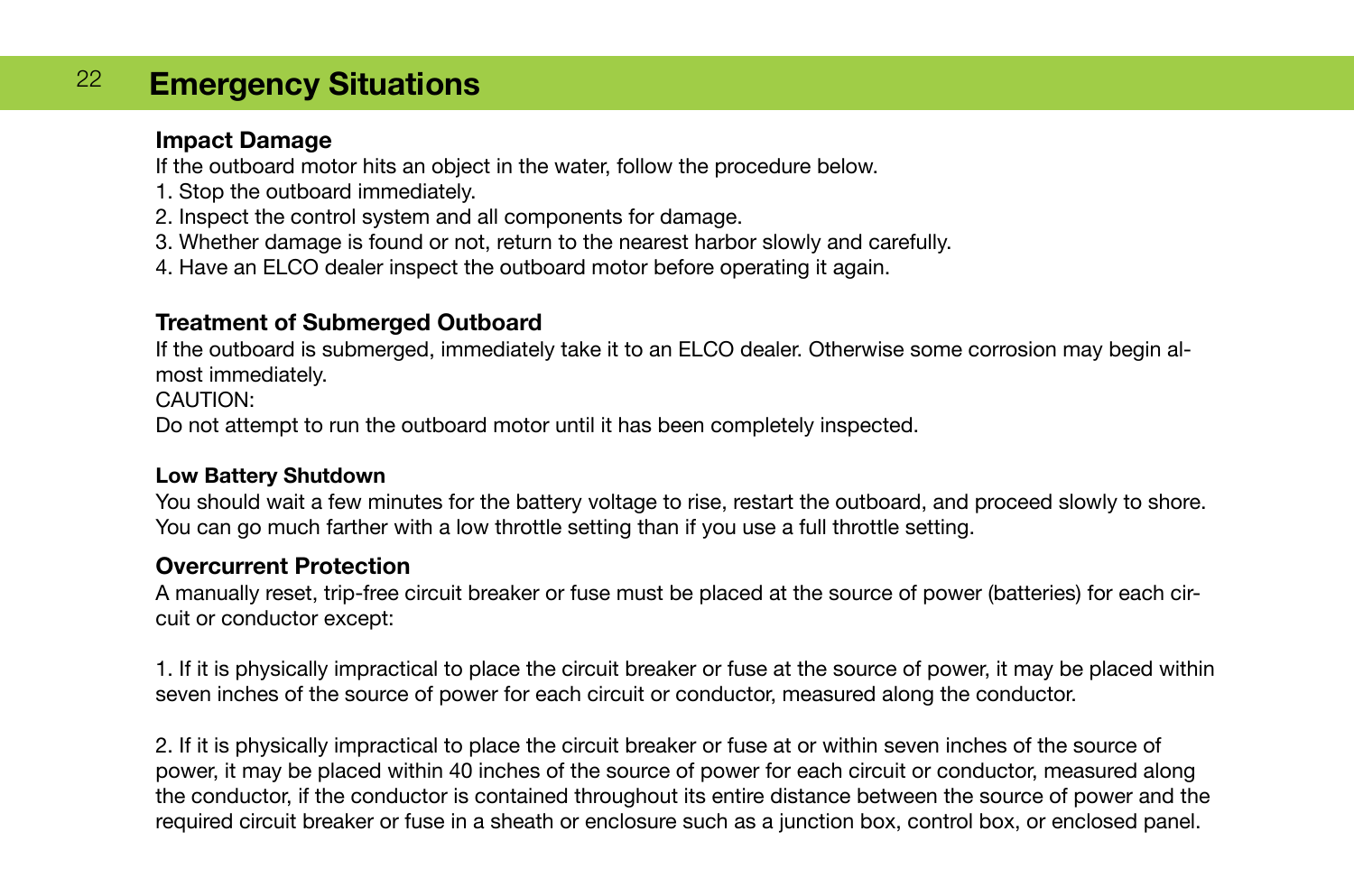# **Overcurrent Protection** 23

This diagram is intended for reference only. Please keep propulsion battery bank separate from house bank. It is highly recommended that batteries be mounted in rugged, covered boxes designed for this purpose. Consult an ABYC certified marine electrical professional for system design and circuit protection.

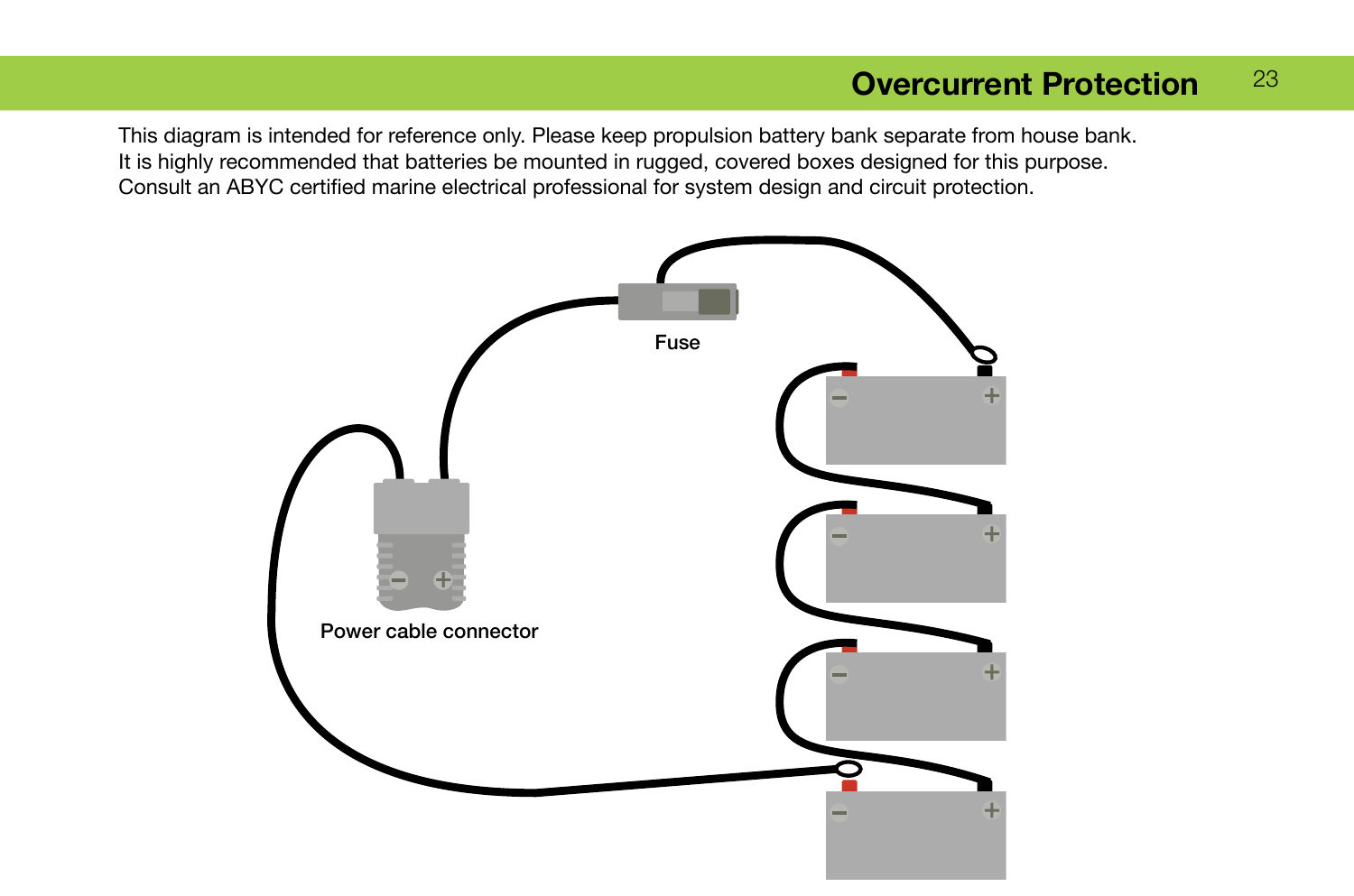# <sup>24</sup> **Troubleshooting: Faults & Warnings**

## LED Flashes

Use the table below to determine the type of fault from the number of LED flashes. The LED flashes a preset number of times in repetitive sequence (e.g. 3 flashes – off – 3 flashes – off – and so on). Possible operator action is listed in the right hand column of the table. LED indicator



| <b>LED</b><br>flashes | Fault                                                                          | <b>Set Conditions</b>                                                                                                                                                            | <b>Operator Action</b>                                                 |
|-----------------------|--------------------------------------------------------------------------------|----------------------------------------------------------------------------------------------------------------------------------------------------------------------------------|------------------------------------------------------------------------|
| 3                     | Hardware over current trip<br>activated                                        | hardware over current circuit activated                                                                                                                                          | check motor load and<br>wiring. Check motor<br>parameters are correct. |
| 5                     | <b>PST Fault</b>                                                               | Fault detected on PST power teer module.                                                                                                                                         | Check PST condition.                                                   |
| 5                     | Motor open circuit                                                             | Unable to establish current in motor.                                                                                                                                            | Check motor condition/<br>wiring.                                      |
| 6                     | Throttle pressed at<br>power up                                                | Throttle demand is greater than 20% at<br>power up.                                                                                                                              | Reduce demand                                                          |
| 6                     | Analog input wire-off                                                          | Analog input voltage is outside allowable<br>range.                                                                                                                              | Check analog input<br>wiring                                           |
| 6                     | Analog output fault(over/<br>under current, failsafe,<br>short circuit driver) | Analog output fault caused by over current<br>(>4A), under current if actual current <50%<br>target (current mode only), failsafe circuit<br>fault, short circuit driver MOSFET. | Check analog output<br>wiring.                                         |
| 7                     | BDI warning or cutout                                                          | BDI remaining charge is less than warning<br>or cutout levels.                                                                                                                   | Charge battery.                                                        |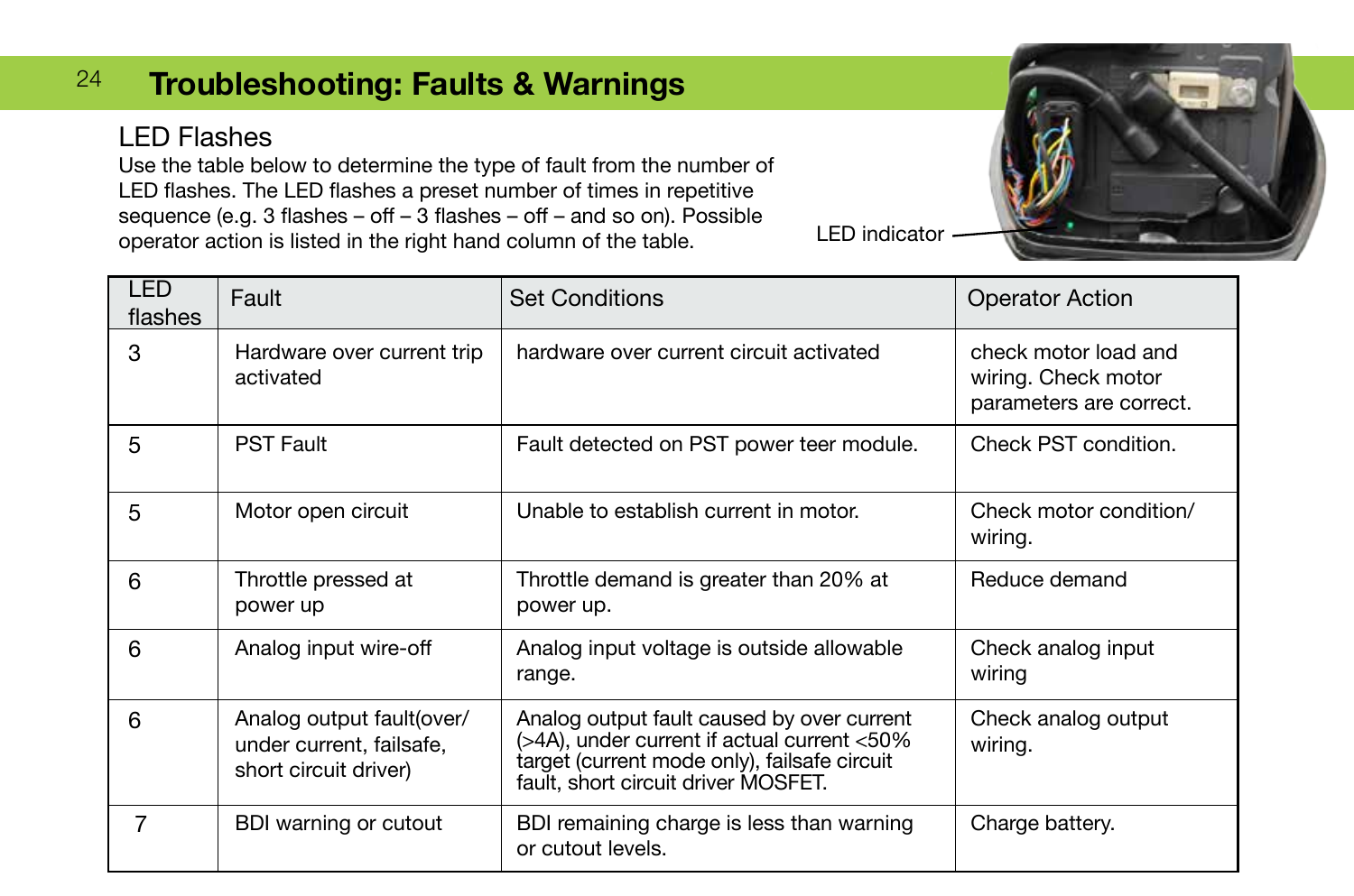| <b>LED</b><br>flashes | Fault                                                                | <b>Set Conditions</b>                                                                                                      | <b>Operator Action</b>                                                            | 25 |
|-----------------------|----------------------------------------------------------------------|----------------------------------------------------------------------------------------------------------------------------|-----------------------------------------------------------------------------------|----|
| 7                     | Battery low voltage<br>protection                                    | Battery voltage or capacitor voltage is below<br>a user definable minimum battery level for a<br>user definable time.      | Increase battery voltage<br>above user defined level                              |    |
| 7                     | Controller low voltage<br>protection                                 | Battery voltage or capacitor voltage is below<br>the minimum level allowed for the controller.                             | Increase battery voltage<br>above minimum level                                   |    |
| $\overline{7}$        | Controller high voltage<br>protection with line<br>contactor closed. | Battery voltage or capacitor voltage is below<br>the minimum level allowed for the controller.                             | Increase battery voltage<br>above minimum level.                                  |    |
| 7                     | Battery high voltage<br>protection                                   | Battery voltage or capacitor voltage is above<br>a user definable maximum battery level for a<br>user definable time.      | Investigate and reduce<br>battery voltage below<br>user defined maximum<br>level. |    |
| 7                     | Motor low voltage<br>protection                                      | Capacitor voltage has entered the motor low<br>voltage cutback region defined in 4612                                      | Reduce battery voltage<br>below start of motor high<br>voltage cutback region     |    |
| 7                     | Controller high voltage<br>protection with line<br>contractor open.  | Battery voltage or capacitor voltage is above<br>the maximum level allowed for the controller<br>with line contactor open. | Isolate controller and<br>investigate high battery<br>voltage                     |    |
| 7                     | Battery voltage below<br>critical level for controller.              | Battery voltage is below the absolute minimum<br>voltage at which the controller hardware is guar-<br>anteeed to operate.  | Increase battery voltage                                                          |    |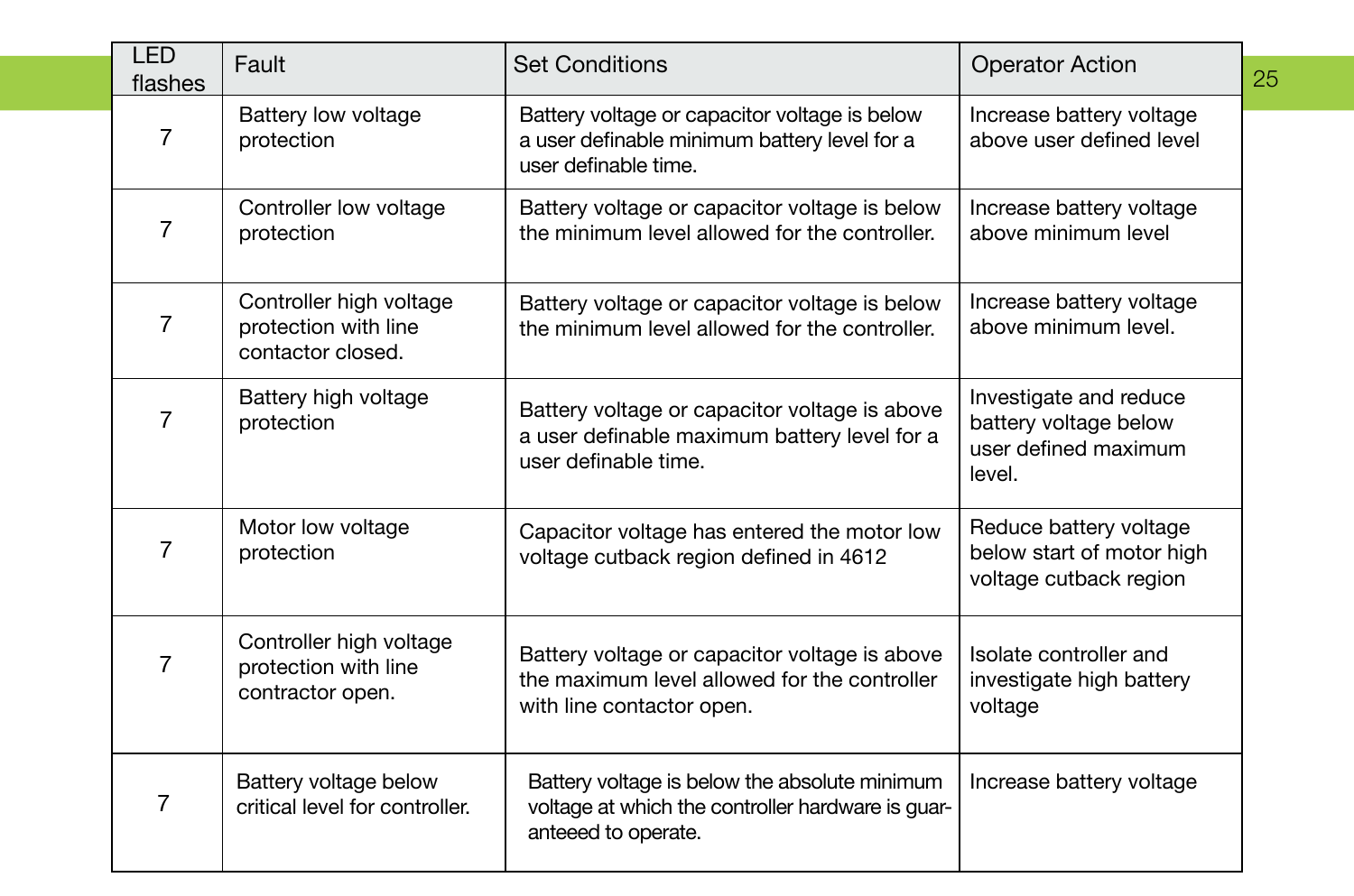# <sup>26</sup> **Troubleshooting: Faults & Warnings**

| <b>LED</b><br>flashes | Fault                  | <b>Set Conditions</b>                                                                                                            | <b>Operator Action</b>                                                                 |
|-----------------------|------------------------|----------------------------------------------------------------------------------------------------------------------------------|----------------------------------------------------------------------------------------|
| 7                     | Precharge failure      | Capacitor voltage is less than 5V after pre-<br>charge operation is complete.                                                    | Check controller wiring to<br>ensure there are no short<br>circuits between B+ and B-. |
| 8                     | Controller too hot     | Controller has reduced power to motor(s)<br>below maximum specified by user settings<br>due to controller over temperature.      | Remove loading to allow<br>controller to cool down.                                    |
| 8                     | Controller too cold    | Controller has reduced power to motor(s)<br>below maximum specified by user setter-<br>ings due to controller under temperature. | Reduce load to motor to<br>allow it to cool down.                                      |
| 8                     | Motor over temperature | Controller has reduced power to motor(s)<br>below maximum specified by user settings<br>due to motor over temperature            | Reduce load to motor to<br>allow it to cool down.                                      |
| 8                     | Motor too cold         | Motor thermistor reports less than -30°C.                                                                                        | Allow motor to warm up.<br>Check motor thermistor.                                     |
| 11                    | Current control fault  | Software is unable to control currents on<br>PMAC motor.                                                                         | Check motor load and<br>wiring. Check motor<br>parameters are correct                  |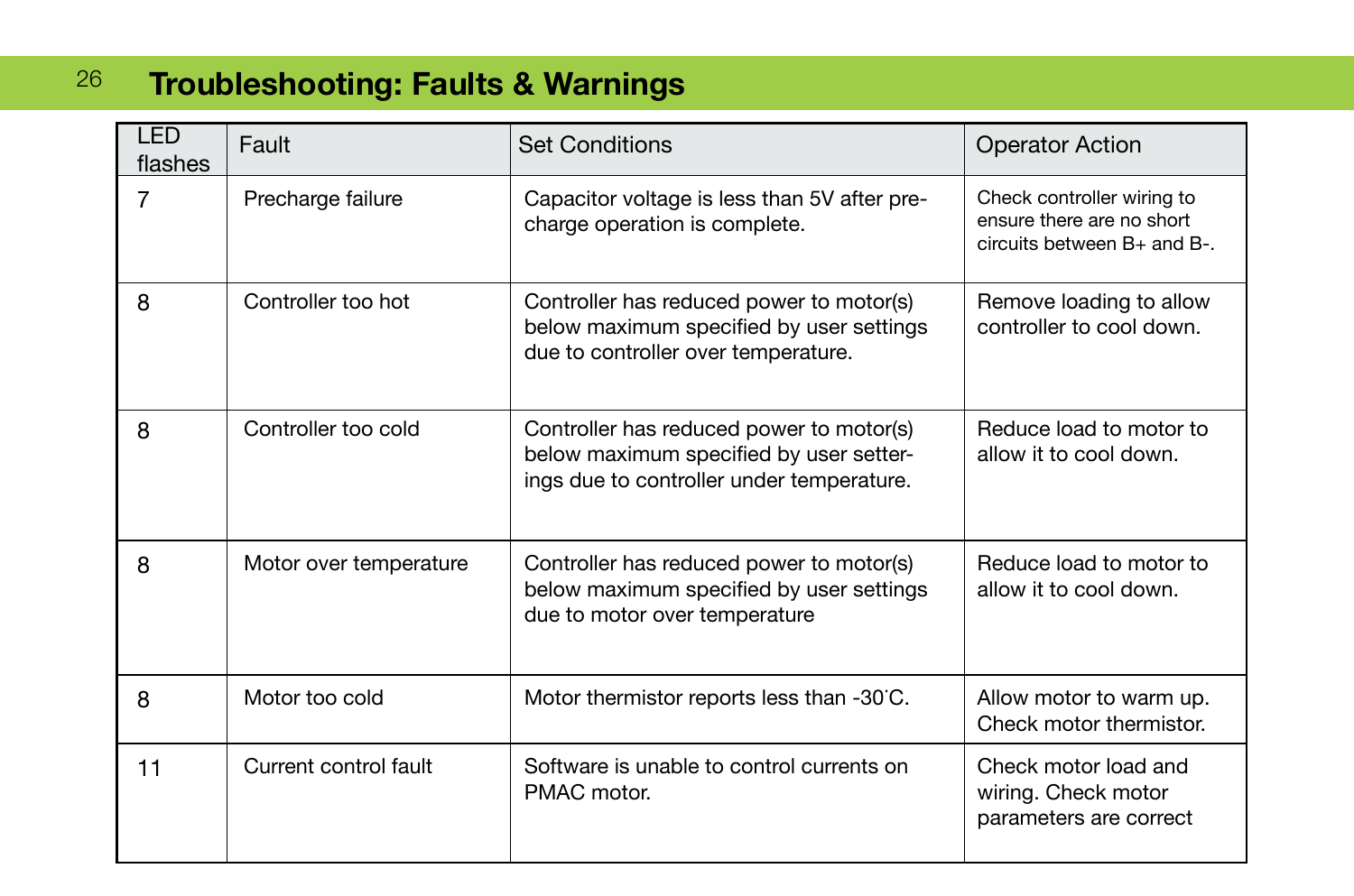| <b>LED</b><br>flashes | Fault                              | <b>Set Conditions</b>                                             | <b>Operator Action</b>                                                                 |
|-----------------------|------------------------------------|-------------------------------------------------------------------|----------------------------------------------------------------------------------------|
| 13                    | Current sensor auto-<br>zero fault | Current sensor voltage out of range with<br>no current            | Check controller wiring to<br>ensure there are no short<br>circuits between B+ and B-. |
| 13                    | <b>DSP Parameter error</b>         | Motor parameter written to while motor<br>control is operational. | Recycle keyswitch to<br>allow parameters to be<br>reloaded correctly.                  |

## Limited Warranty

The Elco Motor Yachts, LLC ("Elco") Electric Propulsion System ("EPS" or "product") is warranted to the original retail purchaser to be free from defects in material for a period of three years and/or workmanship for a period of two years from the date of purchase, each under normal operating conditions. Provided that the warranty registration card (located in the Owner's Manual or on the website) is completed and returned to Elco within 15 days of purchase, this non-transferable Limited Warranty shall begin on the date the EPS is sold to the original retail purchaser or the date on which the product is first put into service, whichever occurs first.

This Limited Warranty does not cover product damage due to abuse, accidents, modifications, misuse, excessive wear or damage caused by an owner's failure to provide reasonable and necessary installation and care. Purchasing of the unit from anyone other than an Elco authorized Dealer and/or having the product serviced or repaired by anyone other than an Elco authorized repair facility will void this warranty. Pursuant to the terms of this Limited Warranty, during the applicable warranty period, Elco will repair or replace any defect arising from imperfect material or workmanship, without charge, provided that such defective or imperfect part when discovered shall be immediately reported in writing and returned to an Elco authorized repair facility.

Use of the EPS in any manner other than its intended use (i.e., in marine craft only) will void this warranty.

The EPS must be inspected to make sure no damage has occurred during shipping. Any damage must be reported to Elco immediately in writing at the address set forth at the end of this Limited Warranty. In addition, the allegedly defective EPS must be delivered to the nearest Elco authorized repair facility. The aforementioned notification shall state, (1) that the EPS is an Elco product and shall include a copy of the proof of purchase (i.e., the receipt or invoice), (2) that warranty consideration is requested and (3) the name and address of the Elco authorized repair facility holding the allegedly defective product. Elco will promptly consider all such warranty claims.

As stated above, Elco's sole obligation under this Limited Warranty is (at its sole option and discretion) to repair or replace any defective component or product in part or whole. Elco shall be the sole arbiter of such action. In the event that Elco elects to replace the EPS, Elco shall supply such replacement F.O.B. Elco factory or authorized repair facility, as Elco may elect in its sole discretion.

Elco will not accept warranty obligations for repair of products by other than its authorized repair facility or warranty obligation for materials or workmanship employed in making repairs. This Limited Warranty does not cover cost of removal, transportation to and from repair facilities, or reinstallation.

Elco products requiring service not covered under the terms of this Limited Warranty may be repaired or replaced by Elco for a fee to be determined by Elco at the time of such repair or replacement.

Be sure to save the receipt or invoice you were given when you bought your EPS. It is your proof of purchase and Elco must see it before Elco will honor this Limited Warranty.

Elco makes no warranty other than that stated above, either express or implied and expressly disclaims same.

ALL INCIDENTAL AND/OR CONSEQUENTIAL DAMAGES ARE EXCLUDED FROM THIS WARRANTY. IMPLIED WARRANTIES ARE LIMITED TO THE LIFE OF THIS WAR-RANTY. SOME STATES DO NOT ALLOW LIMITATIONS ON HOW LONG AN IMPLIED WARRANTY LASTS OR THE EXCLUSION OR LIMITATION OF INCIDENTAL OR CON-SEQUENTIAL DAMAGES, SO THE ABOVE LIMITATIONS OR EXCLUSIONS MAY NOT APPLY TO YOU. THIS WARRANTY GIVES YOU SPECIFIC LEGAL RIGHTS, AND YOU MAY ALSO HAVE OTHER LEGAL RIGHTS WHICH MAY VARY FROM STATE TO STATE.

Elco Motor Yachts, LLC 2016

Save this Operators Manual